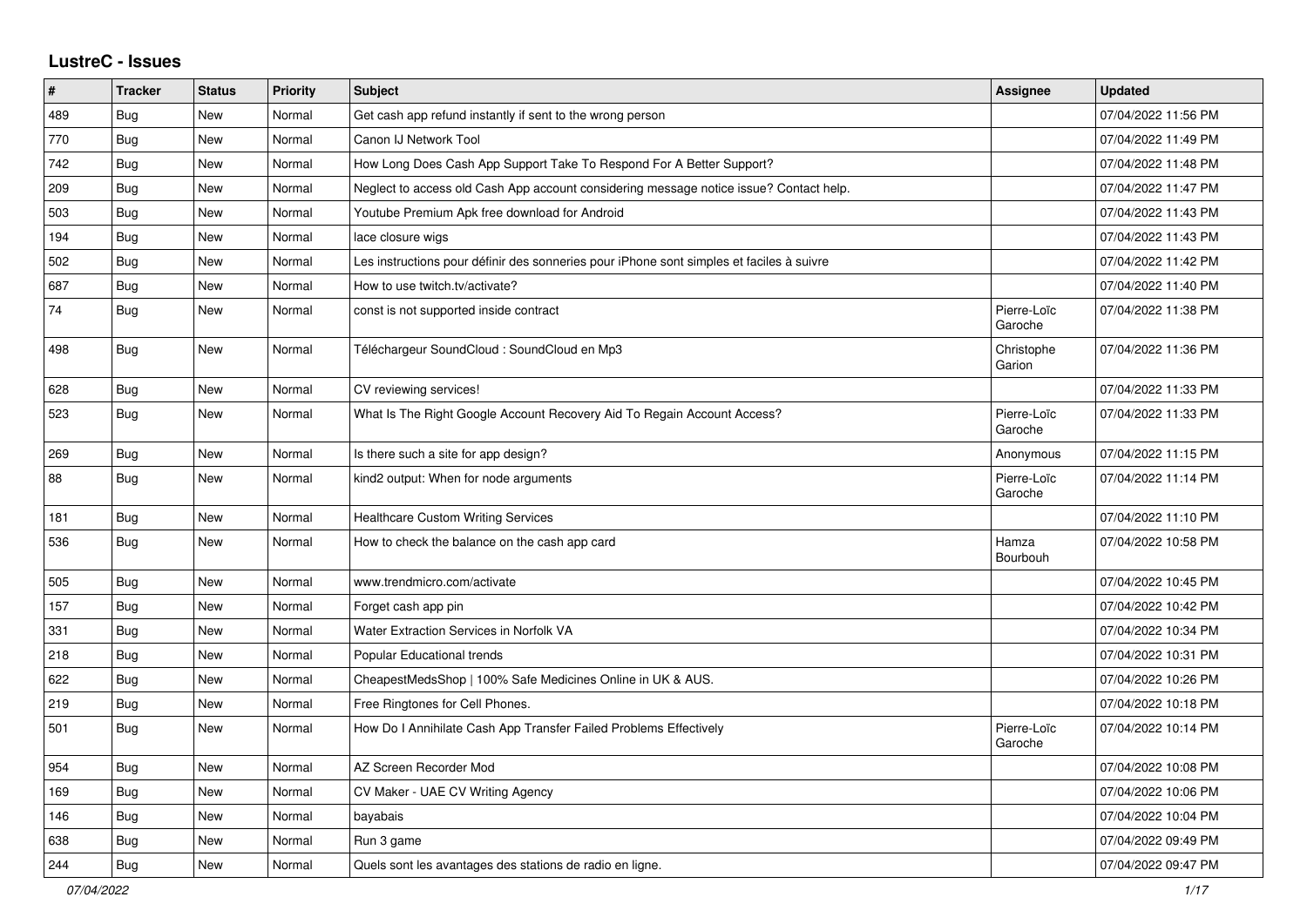| $\vert$ # | <b>Tracker</b> | <b>Status</b> | <b>Priority</b> | <b>Subject</b>                                                                   | Assignee               | <b>Updated</b>      |
|-----------|----------------|---------------|-----------------|----------------------------------------------------------------------------------|------------------------|---------------------|
| 766       | <b>Bug</b>     | New           | Normal          | Pobreflix Mod APK Review                                                         |                        | 07/04/2022 09:29 PM |
| 922       | Bug            | <b>New</b>    | Normal          | Why Is The Need For Assignment Writing Services?                                 |                        | 07/04/2022 09:28 PM |
| 469       | <b>Bug</b>     | New           | Normal          | Germs Removal Westchester MA                                                     |                        | 07/04/2022 09:24 PM |
| 658       | <b>Bug</b>     | New           | Normal          | Watermelon Nutrition Facts And Health Benefits                                   |                        | 07/04/2022 09:16 PM |
| 188       | Bug            | <b>New</b>    | Normal          | Why are university students buying assignments online?                           | Pierre-Loïc<br>Garoche | 07/04/2022 09:16 PM |
| 798       | <b>Bug</b>     | <b>New</b>    | Normal          | Who Is an ETL Engineer                                                           |                        | 07/04/2022 09:00 PM |
| 336       | Bug            | New           | Normal          | Tile & Grout Cleaning Services in Norfolk VA                                     |                        | 07/04/2022 08:59 PM |
| 488       | <b>Bug</b>     | New           | Normal          | Quick solution to solve cash app dispute by the technical team                   |                        | 07/04/2022 08:55 PM |
| 205       | Bug            | <b>New</b>    | Low             | Mens Designer Glasses                                                            |                        | 07/04/2022 08:54 PM |
| 461       | <b>Bug</b>     | New           | Normal          | Germs Removal Medford MA                                                         |                        | 07/04/2022 08:49 PM |
| 714       | <b>Bug</b>     | New           | Normal          | Cuevana 3 Premium - Enjoy Your Favorite Movies and TV Shows on Your Smart TV     |                        | 07/04/2022 08:46 PM |
| 532       | <b>Bug</b>     | New           | Normal          | My Assignment Help                                                               |                        | 07/04/2022 08:38 PM |
| 636       | <b>Bug</b>     | <b>New</b>    | Normal          | What is the most popular furniture color?                                        |                        | 07/04/2022 08:31 PM |
| 312       | Bug            | New           | Normal          | Stain Protection Services in Virginia Beach VA                                   |                        | 07/04/2022 08:28 PM |
| 562       | <b>Bug</b>     | New           | Normal          | Learn Basic Mahjong Rules                                                        |                        | 07/04/2022 08:22 PM |
| 494       | <b>Bug</b>     | New           | Normal          | <b>Buy Discussion Post</b>                                                       |                        | 07/04/2022 08:09 PM |
| 712       | Bug            | <b>New</b>    | Normal          | <b>Tips and Tricks</b>                                                           |                        | 07/04/2022 07:57 PM |
| 940       | <b>Bug</b>     | New           | Normal          | What is Plex and Is Plex Legal?                                                  |                        | 07/04/2022 07:54 PM |
| 563       | <b>Bug</b>     | New           | Normal          | Understanding the Difference Between Free and Paid Mod Apks                      |                        | 07/04/2022 07:50 PM |
| 251       | Bug            | New           | Normal          | All About Cash App Transfer Fail Problems                                        | Pierre-Loïc<br>Garoche | 07/04/2022 07:45 PM |
| 275       | Bug            | <b>New</b>    | Normal          | Activate Cash App Card With Or Without QR - Step By Step Guide                   | Pierre-Loïc<br>Garoche | 07/04/2022 07:44 PM |
| 809       | Bug            | New           | Normal          | Smash Karts - immerse yourself in the exciting race                              |                        | 07/04/2022 07:42 PM |
| 601       | Bug            | New           | Normal          | Best Essay Writing Service UK                                                    | Pierre-Loïc<br>Garoche | 07/04/2022 07:26 PM |
| 1077      | Bug            | <b>New</b>    | Normal          | Les excellentes façons d'utiliser ces images                                     |                        | 07/04/2022 07:18 PM |
| 134       | <b>Bug</b>     | New           | Normal          | wisegolfers                                                                      |                        | 07/04/2022 07:14 PM |
| 128       | <b>Bug</b>     | New           | Normal          | dfgbd                                                                            |                        | 07/04/2022 07:13 PM |
| 587       | Bug            | <b>New</b>    | Normal          | Why Picsart Pro Offers Great Features                                            |                        | 07/04/2022 07:08 PM |
| 765       | <b>Bug</b>     | New           | Normal          | Follow proper initiatives to check my cash app                                   |                        | 07/04/2022 07:06 PM |
| 490       | <b>Bug</b>     | New           | Normal          | Unlock cash app account by getting quick solutions from the technical executives |                        | 07/04/2022 07:00 PM |
| 239       | <b>Bug</b>     | New           | Normal          | Algunas características más de Choices MOD APK                                   |                        | 07/04/2022 06:59 PM |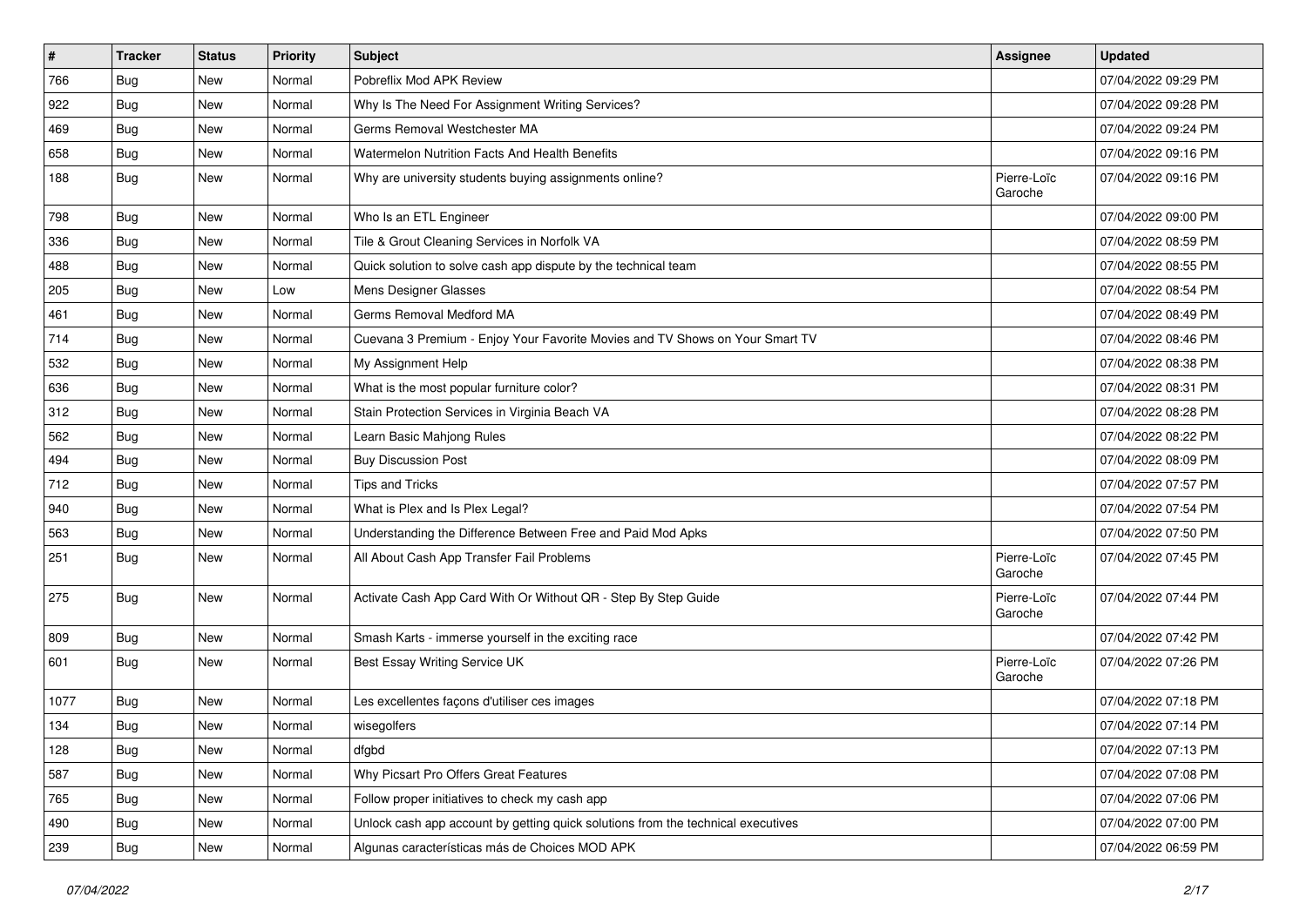| $\vert$ # | <b>Tracker</b> | <b>Status</b> | Priority | <b>Subject</b>                                                                                                                               | <b>Assignee</b>        | <b>Updated</b>      |
|-----------|----------------|---------------|----------|----------------------------------------------------------------------------------------------------------------------------------------------|------------------------|---------------------|
| 707       | <b>Bug</b>     | New           | Normal   | Why Accounting Assignments Are Beneficial For The Students?                                                                                  | Pierre-Loïc<br>Garoche | 07/04/2022 06:59 PM |
| 699       | Bug            | New           | Normal   | Would you be able to utilize Cash App Twitch?                                                                                                |                        | 07/04/2022 06:49 PM |
| 735       | <b>Bug</b>     | New           | Normal   | A quick fix of how to get money back from cash app stocks                                                                                    |                        | 07/04/2022 06:49 PM |
| 133       | Bug            | New           | Normal   | craftlabs                                                                                                                                    |                        | 07/04/2022 06:33 PM |
| 235       | <b>Bug</b>     | New           | Low      | HP Printer Assistant Software   Download & Install HP Assistant                                                                              |                        | 07/04/2022 06:32 PM |
| 783       | Bug            | New           | Normal   | How Do I Determine The Reasons And Solutions To Fix Cash App Transfer Failed?                                                                |                        | 07/04/2022 06:20 PM |
| 183       | <b>Bug</b>     | New           | Normal   | Nursing Assignment Help Online                                                                                                               |                        | 07/04/2022 06:15 PM |
| 76        | <b>Bug</b>     | New           | Normal   | Import error: Load error: imported node real_to_int declared in a regular Lustre file. File "include/conv.lusi", line 1,<br>characters 0-64: |                        | 07/04/2022 06:10 PM |
| 659       | <b>Bug</b>     | New           | Normal   | Olive Oil Properties And Health Benefits                                                                                                     |                        | 07/04/2022 06:06 PM |
| 504       | Bug            | New           | Normal   | A beginner should always look for online Java assignment help!                                                                               |                        | 07/04/2022 06:03 PM |
| 717       | Bug            | New           | Normal   | Disney Plus Apk - Watch Movies and TV Shows on Your Device                                                                                   |                        | 07/04/2022 05:53 PM |
| 280       | <b>Bug</b>     | New           | Normal   | Pacific Web Design                                                                                                                           |                        | 07/04/2022 05:52 PM |
| 282       | <b>Bug</b>     | New           | Normal   | Activate Cash App Card: Learn Simple Steps & Fix Errors                                                                                      |                        | 07/04/2022 05:46 PM |
| 231       | Bug            | New           | Normal   | Is the ringtone download difficult or not?                                                                                                   | Pierre-Loïc<br>Garoche | 07/04/2022 05:42 PM |
| 495       | Bug            | New           | Normal   | Twitch Clip Downloader Download Twitch Clips Online 2021                                                                                     |                        | 07/04/2022 05:42 PM |
| 525       | <b>Bug</b>     | New           | Normal   | If you don't have a QR code: How to activate cash app card in app                                                                            |                        | 07/04/2022 05:38 PM |
| 234       | Bug            | New           | Normal   | My Personal Experience With the College Writing Services                                                                                     |                        | 07/04/2022 05:32 PM |
| 292       | Bug            | New           | Normal   | Venmo to Cash App Transfer Of Money- Explore Here                                                                                            |                        | 07/04/2022 05:20 PM |
| 694       | <b>Bug</b>     | New           | Normal   | How to Get Guidance On How To Cash App Withdrawal Limit?                                                                                     | Christophe<br>Garion   | 07/04/2022 05:17 PM |
| 483       | <b>Bug</b>     | New           | Normal   | UK best essay writing service                                                                                                                |                        | 07/04/2022 05:10 PM |
| 710       | <b>Bug</b>     | New           | Normal   | Take Necessary Assistance If You Are Unable Activate Cash App Card                                                                           |                        | 07/04/2022 04:59 PM |
| 528       | Bug            | New           | Normal   | Korean Mag                                                                                                                                   |                        | 07/04/2022 04:54 PM |
| 768       | <b>Bug</b>     | New           | Normal   | Where can you buy best jackets online?                                                                                                       |                        | 07/04/2022 04:44 PM |
| 750       | <b>Bug</b>     | New           | Normal   | Create a Report Template                                                                                                                     |                        | 07/04/2022 04:40 PM |
| 635       | <b>Bug</b>     | New           | Normal   | Buy Steroids Online with OurMedicnes.com   Best Quality Steroids                                                                             |                        | 07/04/2022 04:39 PM |
| 302       | <b>Bug</b>     | New           | Normal   | Auto Electrical Repair Services in Norcross GA                                                                                               |                        | 07/04/2022 04:34 PM |
| 950       | <b>Bug</b>     | New           | Normal   | ij.start canon                                                                                                                               |                        | 07/04/2022 04:29 PM |
| 248       | <b>Bug</b>     | New           | Normal   | Mobile ringtones and attractiveness ringtones                                                                                                |                        | 07/04/2022 03:59 PM |
| 529       | <b>Bug</b>     | New           | Normal   | Thop TV APK - Free Download for Android                                                                                                      |                        | 07/04/2022 03:47 PM |
| 201       | <b>Bug</b>     | New           | Normal   | closure wig                                                                                                                                  |                        | 07/04/2022 03:28 PM |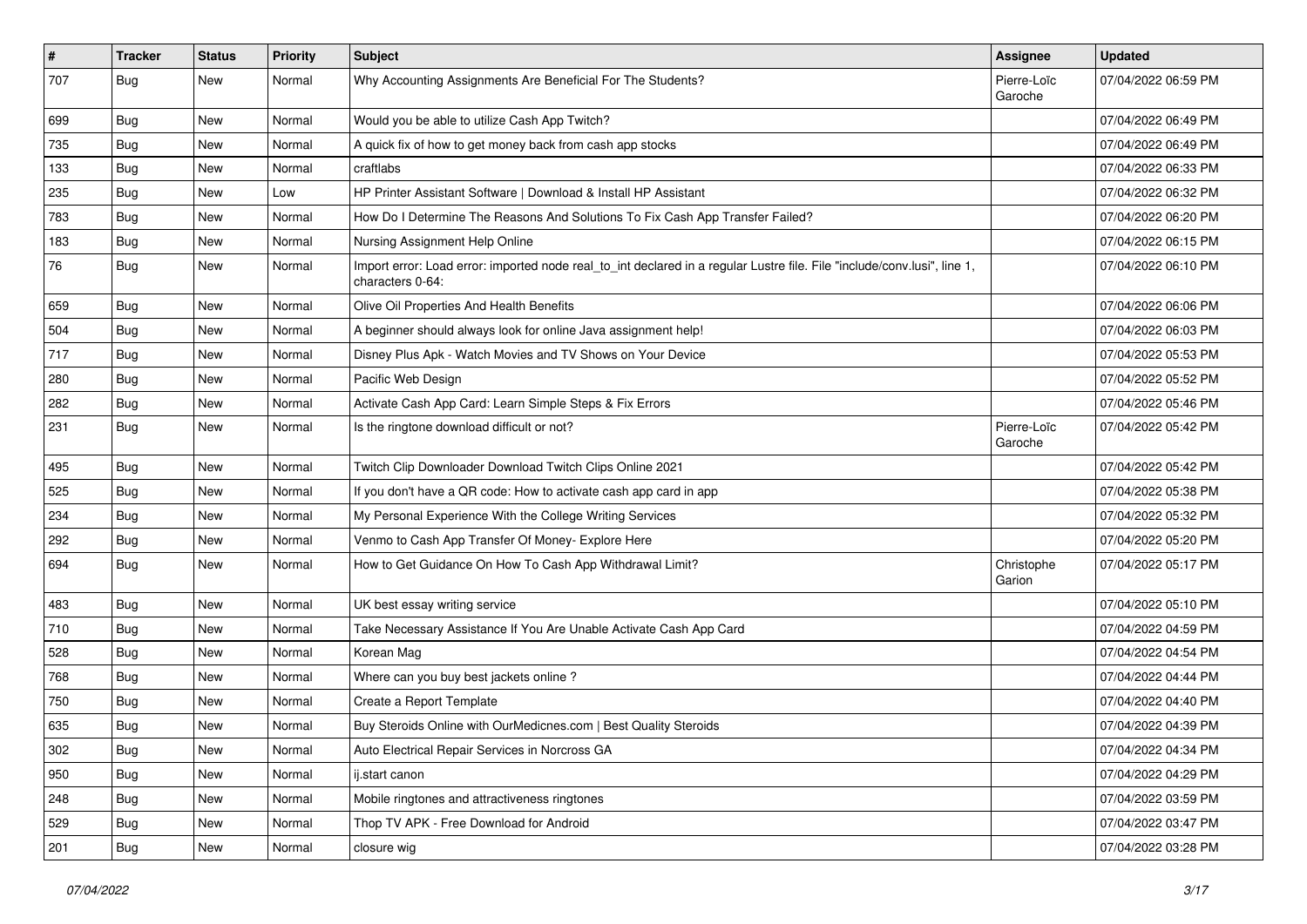| $\vert$ # | <b>Tracker</b> | <b>Status</b> | Priority | Subject                                                                                                                                                  | <b>Assignee</b>        | <b>Updated</b>      |
|-----------|----------------|---------------|----------|----------------------------------------------------------------------------------------------------------------------------------------------------------|------------------------|---------------------|
| 670       | <b>Bug</b>     | New           | Normal   | JTWhatsApp Apk - The New and Improved WhatsApp                                                                                                           |                        | 07/04/2022 03:20 PM |
| 92        | Bug            | New           | High     | expression should have been normalized in EMF backend                                                                                                    | Pierre-Loïc<br>Garoche | 07/04/2022 03:19 PM |
| 168       | <b>Bug</b>     | New           | Normal   | UFC 256 Live Stream Online                                                                                                                               |                        | 07/04/2022 03:11 PM |
| 190       | Bug            | <b>New</b>    | Normal   | All About Cash App Transfer Fail Problems                                                                                                                |                        | 07/04/2022 02:50 PM |
| 197       | <b>Bug</b>     | New           | Normal   | SBL JABORANDI PLUS HAIR OIL - COMPLETE SCALP CARE (100ML)                                                                                                |                        | 07/04/2022 02:47 PM |
| 267       | <b>Bug</b>     | New           | Normal   | How To Use Internet Radio Services To Listen To Your Favorite Songs                                                                                      |                        | 07/04/2022 02:40 PM |
| 474       | <b>Bug</b>     | New           | Normal   | Floor Waxing Arlington MA                                                                                                                                |                        | 07/04/2022 02:14 PM |
| 497       | <b>Bug</b>     | New           | Normal   | Fake Nike Dunk Low Off-White Lot 50                                                                                                                      |                        | 07/04/2022 02:01 PM |
| 784       | Bug            | New           | Normal   | How To Add Money On Cash App Card And Check The Funds?                                                                                                   |                        | 07/04/2022 01:54 PM |
| 257       | <b>Bug</b>     | New           | Normal   | Best latte machines                                                                                                                                      |                        | 07/04/2022 01:54 PM |
| 487       | <b>Bug</b>     | New           | Normal   | Cheap Fake Dunks                                                                                                                                         |                        | 07/04/2022 01:52 PM |
| 211       | <b>Bug</b>     | <b>New</b>    | Normal   | Problem in Cash App rebate? Call Cash App customer service number for help.                                                                              |                        | 07/04/2022 01:48 PM |
| 789       | <b>Bug</b>     | New           | Normal   | Full version                                                                                                                                             |                        | 07/04/2022 01:29 PM |
| 507       | Bug            | New           | Normal   | central.bitdefender.com                                                                                                                                  |                        | 07/04/2022 01:26 PM |
| 672       | <b>Bug</b>     | New           | Normal   | The easiest way to delete ringtones on iPhone                                                                                                            |                        | 07/04/2022 01:22 PM |
| 222       | <b>Bug</b>     | New           | Normal   | Social Profile links                                                                                                                                     |                        | 07/04/2022 01:09 PM |
| 520       | Bug            | <b>New</b>    | Normal   | What Is The Major Role Of Cash.app/Help and Support Page?                                                                                                |                        | 07/04/2022 01:04 PM |
| 689       | <b>Bug</b>     | New           | Normal   | How to use twitch.tv/activate?                                                                                                                           |                        | 07/04/2022 12:58 PM |
| 724       | <b>Bug</b>     | New           | Normal   | Dial Chime Customer support number for a quick response                                                                                                  |                        | 07/04/2022 12:55 PM |
| 258       | Bug            | New           | Normal   | Fake Nike Dunk High AMBUSH Deep Royal                                                                                                                    |                        | 07/04/2022 12:53 PM |
| 261       | <b>Bug</b>     | New           | Normal   | Ringtone Downloads - Easy Ways Come Up With Your Own Ringtones                                                                                           |                        | 07/04/2022 12:44 PM |
| 720       | Bug            | <b>New</b>    | Normal   | How does Cash App Phone Number provide a quick treatment?                                                                                                |                        | 07/04/2022 12:42 PM |
| 732       | <b>Bug</b>     | New           | Normal   | Get rectifications steps about why cash app transfer failed                                                                                              |                        | 07/04/2022 12:38 PM |
| 118       | Bug            | New           | Normal   | golf                                                                                                                                                     | Anonymous              | 07/04/2022 12:35 PM |
| 815       | <b>Bug</b>     | New           | Normal   | how do i call cash app customer service                                                                                                                  | <b>Xavier Thirioux</b> | 07/04/2022 12:34 PM |
| 567       | Bug            | New           | Normal   | Singapore assignment help                                                                                                                                |                        | 07/04/2022 12:32 PM |
| 345       | <b>Bug</b>     | New           | Normal   | Stain Protection Services in Chesapeake VA                                                                                                               |                        | 07/04/2022 12:29 PM |
| 1111      | <b>Bug</b>     | New           | Normal   | LOLBeans is a fun battle royale game where you race with other players while avoiding obstacles. Reach the end<br>of the course in competitive gameplay! |                        | 07/04/2022 12:23 PM |
| 347       | Bug            | <b>New</b>    | Normal   | Eco/Green Cleaning Services in Chesapeake VA                                                                                                             |                        | 07/04/2022 12:22 PM |
| 1102      | <b>Bug</b>     | New           | Normal   | Charlottesville Travel Guide?                                                                                                                            |                        | 07/04/2022 12:20 PM |
| 531       | <b>Bug</b>     | New           | Normal   | Cheap Assignment Writing Service UK                                                                                                                      | Anonymous              | 07/04/2022 12:17 PM |
| 764       | Bug            | New           | Normal   | What is available to see what I can watch HBO Max?                                                                                                       |                        | 07/04/2022 12:11 PM |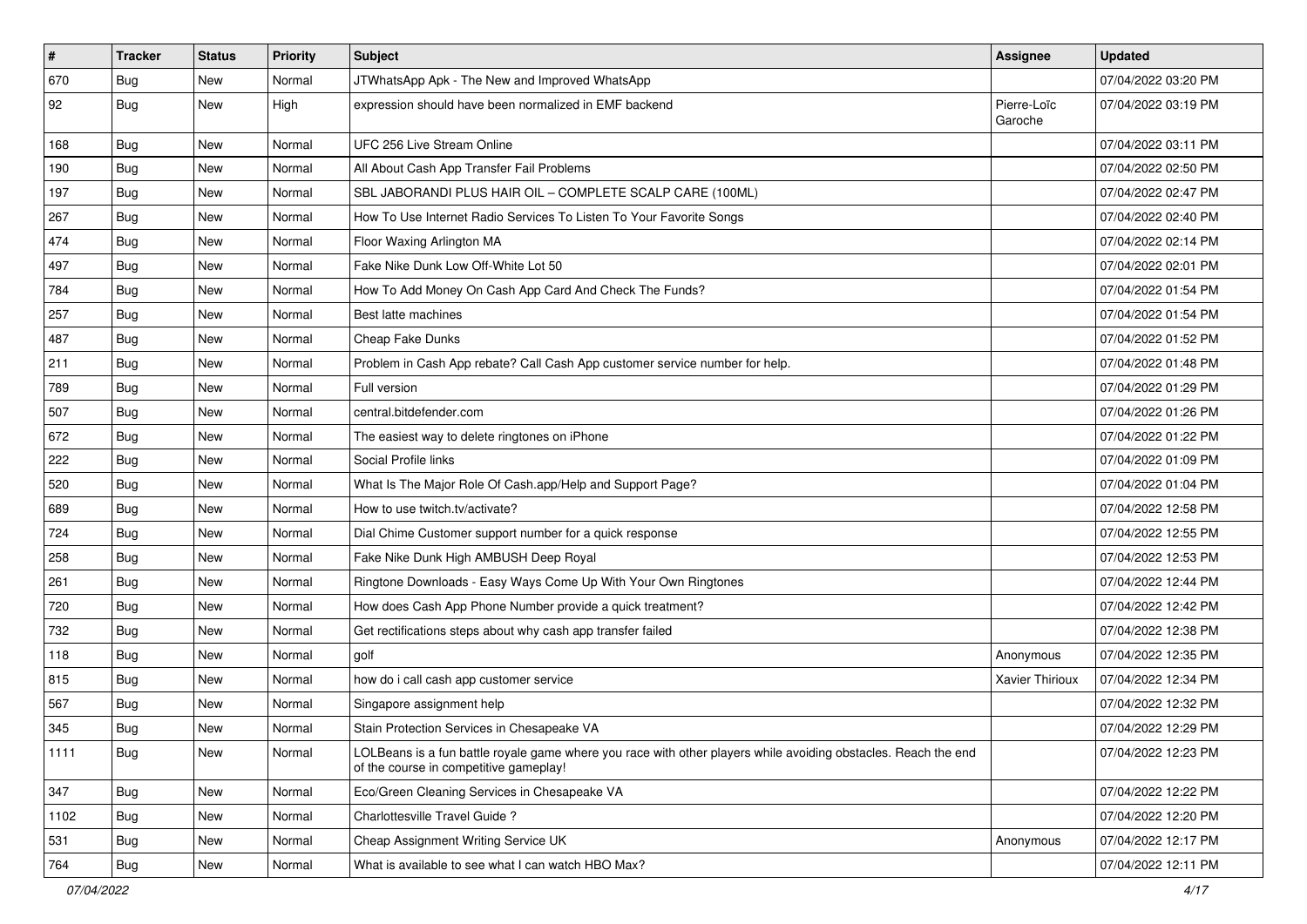| $\vert$ # | <b>Tracker</b> | <b>Status</b> | Priority | <b>Subject</b>                                                                         | <b>Assignee</b>        | <b>Updated</b>      |
|-----------|----------------|---------------|----------|----------------------------------------------------------------------------------------|------------------------|---------------------|
| 579       | <b>Bug</b>     | New           | Normal   | YOUR CV MAKES YOUR FIRST IMPRESSION                                                    | Christophe<br>Garion   | 07/04/2022 12:10 PM |
| 618       | Bug            | New           | Normal   | Buy Steroids Online with OurMedicnes.com   Best Quality Steroids                       |                        | 07/04/2022 12:08 PM |
| 380       | <b>Bug</b>     | New           | Normal   | Moving Services in McLean VA                                                           |                        | 07/04/2022 12:04 PM |
| 486       | Bug            | <b>New</b>    | Low      | HP Wireless Printer Setup                                                              | Anonymous              | 07/04/2022 12:00 PM |
| 586       | <b>Bug</b>     | New           | Normal   | Best Modifications For Your Mobile Phone                                               |                        | 07/04/2022 11:55 AM |
| 822       | Bug            | New           | Normal   | Dowload Your Boyfriend Game                                                            |                        | 07/04/2022 11:40 AM |
| 228       | Bug            | New           | Normal   | Why Does Cash App Transaction Failed? - Here Is the Answer                             |                        | 07/04/2022 11:40 AM |
| 116       | <b>Bug</b>     | New           | Normal   | aertaeyg                                                                               |                        | 07/04/2022 11:37 AM |
| 958       | <b>Bug</b>     | New           | Normal   | Avail Cash app support service to know Sutton bank cash app number                     |                        | 07/04/2022 11:36 AM |
| 75        | <b>Bug</b>     | New           | Normal   | exception File "checks/algebraicLoop.ml", line 368, characters 16-22: Assertion failed |                        | 07/04/2022 11:30 AM |
| 657       | Bug            | New           | Normal   | Coconut Nutrition Facts And Health Benefits                                            |                        | 07/04/2022 11:24 AM |
| 265       | <b>Bug</b>     | New           | Normal   | 3 Faq's On Downloading To Your Apple Ipod                                              |                        | 07/04/2022 11:04 AM |
| 1143      | <b>Bug</b>     | New           | Normal   | Soap2day                                                                               |                        | 07/04/2022 11:04 AM |
| 519       | <b>Bug</b>     | New           | Normal   | Are you finding online UK Assignment writers?                                          |                        | 07/04/2022 10:54 AM |
| 592       | <b>Bug</b>     | New           | Normal   | Deezer Premium APK - Baixe músicas de qualquer lugar do mundo de graça                 |                        | 07/04/2022 10:43 AM |
| 799       | Bug            | New           | Normal   | Who Is an ETL Engineer                                                                 |                        | 07/04/2022 10:42 AM |
| 114       | Bug            | New           | Normal   | <b>Medical Research Writing Services</b>                                               |                        | 07/04/2022 10:30 AM |
| 518       | <b>Bug</b>     | New           | Normal   | How To Check The Balance Of Cash App Account By Taking Cash App Support?               |                        | 07/04/2022 10:21 AM |
| 705       | Bug            | New           | Normal   | wuxiaworld                                                                             |                        | 07/04/2022 10:20 AM |
| 132       | Bug            | New           | Normal   | concrete-everything                                                                    |                        | 07/04/2022 10:12 AM |
| 667       | <b>Bug</b>     | New           | Normal   | What Is a Ringtone?                                                                    |                        | 07/04/2022 09:55 AM |
| 820       | <b>Bug</b>     | New           | Normal   | Metal Slug Apk para Android                                                            |                        | 07/04/2022 09:47 AM |
| 777       | Bug            | New           | Normal   | Obtain driving instructions using Google Maps.                                         |                        | 07/04/2022 09:43 AM |
| 500       | <b>Bug</b>     | <b>New</b>    | Normal   | Simply contact the technical team, to find the solution to cash app refund problems.   | Pierre-Loïc<br>Garoche | 07/04/2022 09:39 AM |
| 581       | <b>Bug</b>     | <b>New</b>    | Normal   | E-Learning Course Help                                                                 |                        | 07/04/2022 09:23 AM |
| 198       | <b>Bug</b>     | New           | Normal   | DR. RECKEWEG R42 (HAEMOVENIN) (22ML)                                                   |                        | 07/04/2022 09:20 AM |
| 316       | Bug            | New           | Normal   | Finden Sie den besten Klingelton für Ihr Telefon                                       |                        | 07/04/2022 09:17 AM |
| 759       | <b>Bug</b>     | New           | Normal   | Canon IJ Network Tool                                                                  | Pierre-Loïc<br>Garoche | 07/04/2022 09:13 AM |
| 599       | Bug            | New           | Normal   | Do you know how to delete cash app account from your computer?                         |                        | 07/04/2022 09:12 AM |
| 716       | <b>Bug</b>     | New           | Normal   | La celebración de un BabyShower.                                                       |                        | 07/04/2022 08:36 AM |
| 595       | <b>Bug</b>     | New           | Normal   | RFM Online - une révolution dans la gestion de l'identité numérique                    |                        | 07/04/2022 08:30 AM |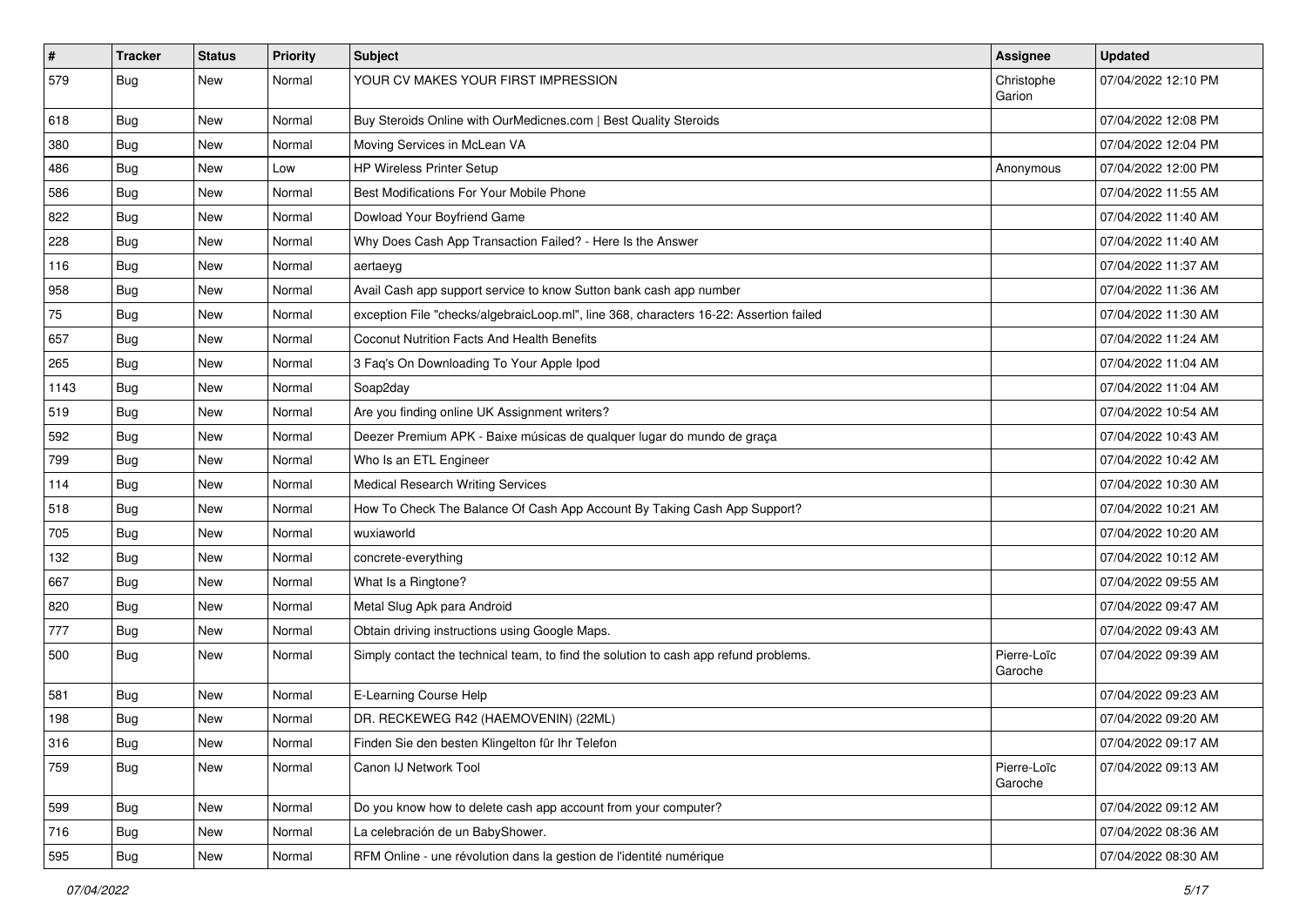| $\vert$ # | <b>Tracker</b> | <b>Status</b> | <b>Priority</b> | <b>Subject</b>                                                                   | <b>Assignee</b>        | <b>Updated</b>      |
|-----------|----------------|---------------|-----------------|----------------------------------------------------------------------------------|------------------------|---------------------|
| 506       | <b>Bug</b>     | New           | Normal          | www.trendmicro.com/activate                                                      |                        | 07/04/2022 08:13 AM |
| 164       | <b>Bug</b>     | <b>New</b>    | Normal          | dfgbd                                                                            |                        | 07/04/2022 08:12 AM |
| 139       | <b>Bug</b>     | New           | Normal          | relseo                                                                           |                        | 07/04/2022 08:06 AM |
| 279       | <b>Bug</b>     | New           | High            | What is an essential feature of an internal communications app?                  |                        | 07/04/2022 07:31 AM |
| 120       | Bug            | New           | Normal          | ghfjtkx                                                                          | Pierre-Loïc<br>Garoche | 07/04/2022 07:28 AM |
| 514       | <b>Bug</b>     | New           | Normal          | Trans-Caribbean                                                                  |                        | 07/04/2022 07:26 AM |
| 492       | <b>Bug</b>     | New           | Normal          | HD Streamz MOD APK v3.5.5 (Keine Werbung)                                        |                        | 07/04/2022 07:17 AM |
| 159       | <b>Bug</b>     | New           | Normal          | xfguih njgkh                                                                     |                        | 07/04/2022 07:13 AM |
| 984       | <b>Bug</b>     | <b>New</b>    | Normal          | How to disable, permanently delete Twitter account on phone, PC                  |                        | 07/04/2022 07:11 AM |
| 555       | <b>Bug</b>     | New           | Normal          | web design development in hyderabad                                              |                        | 07/04/2022 07:09 AM |
| 989       | <b>Bug</b>     | New           | Normal          | Barewoods Wax Cigar                                                              |                        | 07/04/2022 07:09 AM |
| 542       | <b>Bug</b>     | New           | Normal          | Web N Logo Design                                                                |                        | 07/04/2022 07:05 AM |
| 696       | <b>Bug</b>     | New           | Normal          | How to Install the TuMangaOnline App                                             |                        | 07/04/2022 06:57 AM |
| 977       | Bug            | New           | Normal          | Fans of the Old Country will like this book.                                     |                        | 07/04/2022 06:54 AM |
| 787       | <b>Bug</b>     | New           | Normal          | Assured Assignment Help                                                          |                        | 07/04/2022 06:28 AM |
| 769       | <b>Bug</b>     | New           | Normal          | check my cash app                                                                |                        | 07/04/2022 06:14 AM |
| 702       | Bug            | <b>New</b>    | Normal          | Avail Chime Customer Service to know How To Get Chime Bank Statement             |                        | 07/04/2022 05:58 AM |
| 333       | <b>Bug</b>     | New           | Normal          | Mold Removal Services in Norfolk VA                                              |                        | 07/04/2022 05:30 AM |
| 515       | <b>Bug</b>     | New           | Normal          | Fragment Nike Dunk High Tokyo Fake                                               |                        | 07/04/2022 05:18 AM |
| 788       | Bug            | New           | Normal          | Intro Maker Mod APK                                                              |                        | 07/04/2022 05:14 AM |
| 496       | <b>Bug</b>     | New           | Normal          | What is Live NetTV?                                                              |                        | 07/04/2022 05:04 AM |
| 684       | <b>Bug</b>     | <b>New</b>    | Normal          | Difference between paper map and online map                                      |                        | 07/04/2022 05:03 AM |
| 541       | <b>Bug</b>     | New           | Normal          | How to fix the cash app payment failed errors?                                   |                        | 07/04/2022 04:49 AM |
| 278       | Bug            | New           | Normal          | Cash App Help & Solutions - Here You Will Get Better Assistance                  |                        | 07/04/2022 04:30 AM |
| 627       | <b>Bug</b>     | New           | Normal          | <b>HELO</b>                                                                      |                        | 07/04/2022 04:25 AM |
| 313       | <b>Bug</b>     | New           | Normal          | Water Extraction Services in Virginia Beach VA                                   |                        | 07/04/2022 04:06 AM |
| 259       | <b>Bug</b>     | New           | Normal          | call center services                                                             |                        | 07/04/2022 04:03 AM |
| 639       | <b>Bug</b>     | New           | Normal          | thong tin chinh xac                                                              |                        | 07/04/2022 03:54 AM |
| 200       | Bug            | New           | Normal          | uiopi[o                                                                          |                        | 07/04/2022 03:44 AM |
| 935       | Bug            | New           | Normal          | MovieBox Pro Apk - Watch Movies and TV Shows on Your Android Phone               |                        | 07/04/2022 03:38 AM |
| 1018      | Bug            | New           | Normal          | So erhalten Sie ein kostenloses Hörbuch                                          |                        | 07/04/2022 03:37 AM |
| 634       | <b>Bug</b>     | New           | Normal          | Buy Vidalista Tablets (Tadalafil) at [\$25 OFF + Free Shipping] Vidalistatablets |                        | 07/04/2022 02:31 AM |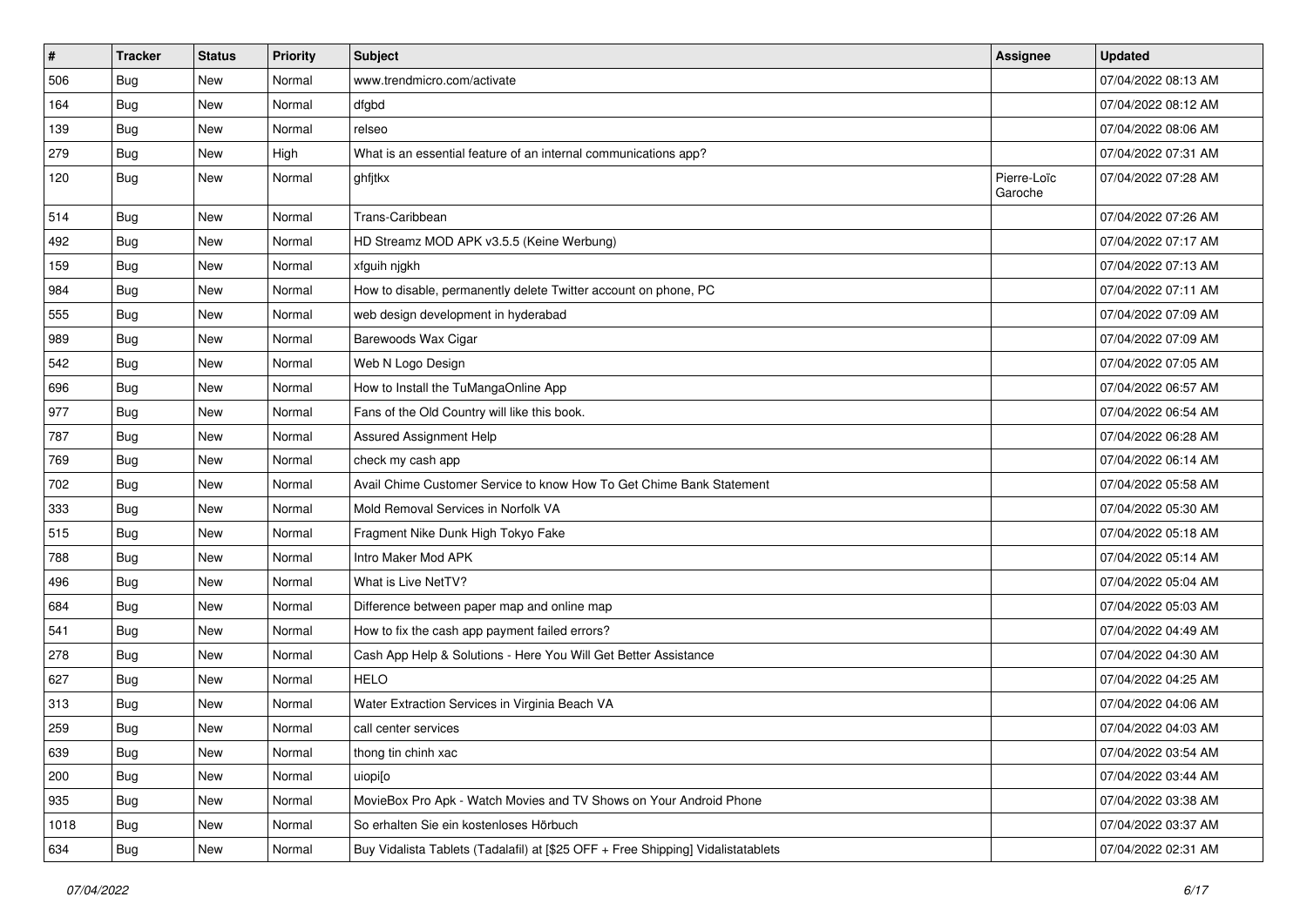| $\vert$ # | <b>Tracker</b> | <b>Status</b> | <b>Priority</b> | <b>Subject</b>                                                        | Assignee               | <b>Updated</b>      |
|-----------|----------------|---------------|-----------------|-----------------------------------------------------------------------|------------------------|---------------------|
| 289       | <b>Bug</b>     | New           | Normal          | Recover Yahoo Mail Forgotten Password - Explore Kanata Chinese        |                        | 07/04/2022 02:30 AM |
| 695       | <b>Bug</b>     | New           | Normal          | Refer Listas IPTV Apk                                                 |                        | 07/04/2022 02:19 AM |
| 780       | Bug            | <b>New</b>    | Normal          | <b>Best Whatsapp Modified APKs</b>                                    | Pierre-Loïc<br>Garoche | 07/04/2022 02:09 AM |
| 613       | Bug            | <b>New</b>    | Normal          | Buy Aspadol 100mg Tab Online in US, UK, AU   Erospharmacy             |                        | 07/04/2022 02:06 AM |
| 344       | Bug            | New           | Normal          | Odor Removal Services in Chesapeake VA                                |                        | 07/04/2022 02:02 AM |
| 185       | <b>Bug</b>     | New           | Normal          | Non-Plagiarized Research Writing                                      |                        | 07/04/2022 01:55 AM |
| 530       | Bug            | New           | Normal          | Cheap Assignment Writing Service UK                                   | Anonymous              | 07/04/2022 01:35 AM |
| 176       | <b>Bug</b>     | New           | Normal          | instant loan without documents                                        |                        | 07/04/2022 01:28 AM |
| 262       | Bug            | <b>New</b>    | Normal          | It this true to dealing Wuth                                          |                        | 07/04/2022 01:21 AM |
| 603       | Bug            | New           | Normal          | Premiere gratuito da lista de IPTV                                    |                        | 07/04/2022 01:09 AM |
| 612       | <b>Bug</b>     | New           | Normal          | Luxury Slingshot Rental                                               |                        | 07/04/2022 12:31 AM |
| 772       | <b>Bug</b>     | <b>New</b>    | Normal          | united airlines baggage policy                                        |                        | 07/04/2022 12:27 AM |
| 642       | <b>Bug</b>     | New           | Normal          | thong tin thoi tiet ngay hom nay                                      |                        | 07/04/2022 12:09 AM |
| 508       | <b>Bug</b>     | New           | Normal          | hire a professional dissertation help                                 |                        | 07/03/2022 11:37 PM |
| 372       | <b>Bug</b>     | New           | Normal          | Auto Transport Services in Arlington County VA                        |                        | 07/03/2022 11:31 PM |
| 138       | <b>Bug</b>     | New           | Normal          | own-sweethome                                                         |                        | 07/03/2022 11:26 PM |
| 817       | Bug            | <b>New</b>    | Normal          | Pacman 30th Anniversary                                               |                        | 07/03/2022 11:23 PM |
| 590       | Bug            | New           | Normal          | Follow proper initiatives to check my cash app card balance:          |                        | 07/03/2022 11:23 PM |
| 964       | Bug            | New           | Normal          | Can I Fix Cash App Transfer Failed Issues By Adding Sufficient Funds? |                        | 07/03/2022 11:10 PM |
| 629       | Bug            | New           | Normal          | How Can I Load Cash App Card at Walmart straight away?                |                        | 07/03/2022 11:06 PM |
| 1098      | <b>Bug</b>     | <b>New</b>    | Normal          | Life of a Fisherman                                                   |                        | 07/03/2022 10:56 PM |
| 804       | Bug            | <b>New</b>    | Normal          | Review                                                                |                        | 07/03/2022 10:51 PM |
| 616       | <b>Bug</b>     | New           | Normal          | Buy Anavar Tablets   Anavar For Sale in USA, UK & Australia           |                        | 07/03/2022 10:14 PM |
| 583       | <b>Bug</b>     | New           | High            | Need the Cash app customer service phone number?                      |                        | 07/03/2022 10:09 PM |
| 718       | Bug            | New           | High            | Solve Complex Accounting Assignments                                  | Hamza<br>Bourbouh      | 07/03/2022 09:57 PM |
| 623       | <b>Bug</b>     | New           | Normal          | Listen to online radio stations for mobile phones                     |                        | 07/03/2022 09:22 PM |
| 465       | Bug            | New           | Normal          | Carpet Cleaning Westchester MA                                        |                        | 07/03/2022 08:55 PM |
| 161       | Bug            | New           | Normal          | dfdrtyuio                                                             |                        | 07/03/2022 07:58 PM |
| 686       | Bug            | <b>New</b>    | Normal          | Welcome To The Most Demandable Mahipalpur Escorts Agency              |                        | 07/03/2022 07:46 PM |
| 674       | Bug            | New           | Normal          | The best game in 2021                                                 | Pierre-Loïc<br>Garoche | 07/03/2022 07:43 PM |
| 808       | <b>Bug</b>     | New           | Normal          | Sinnvolle Guten-Morgen-Grüße                                          |                        | 07/03/2022 07:27 PM |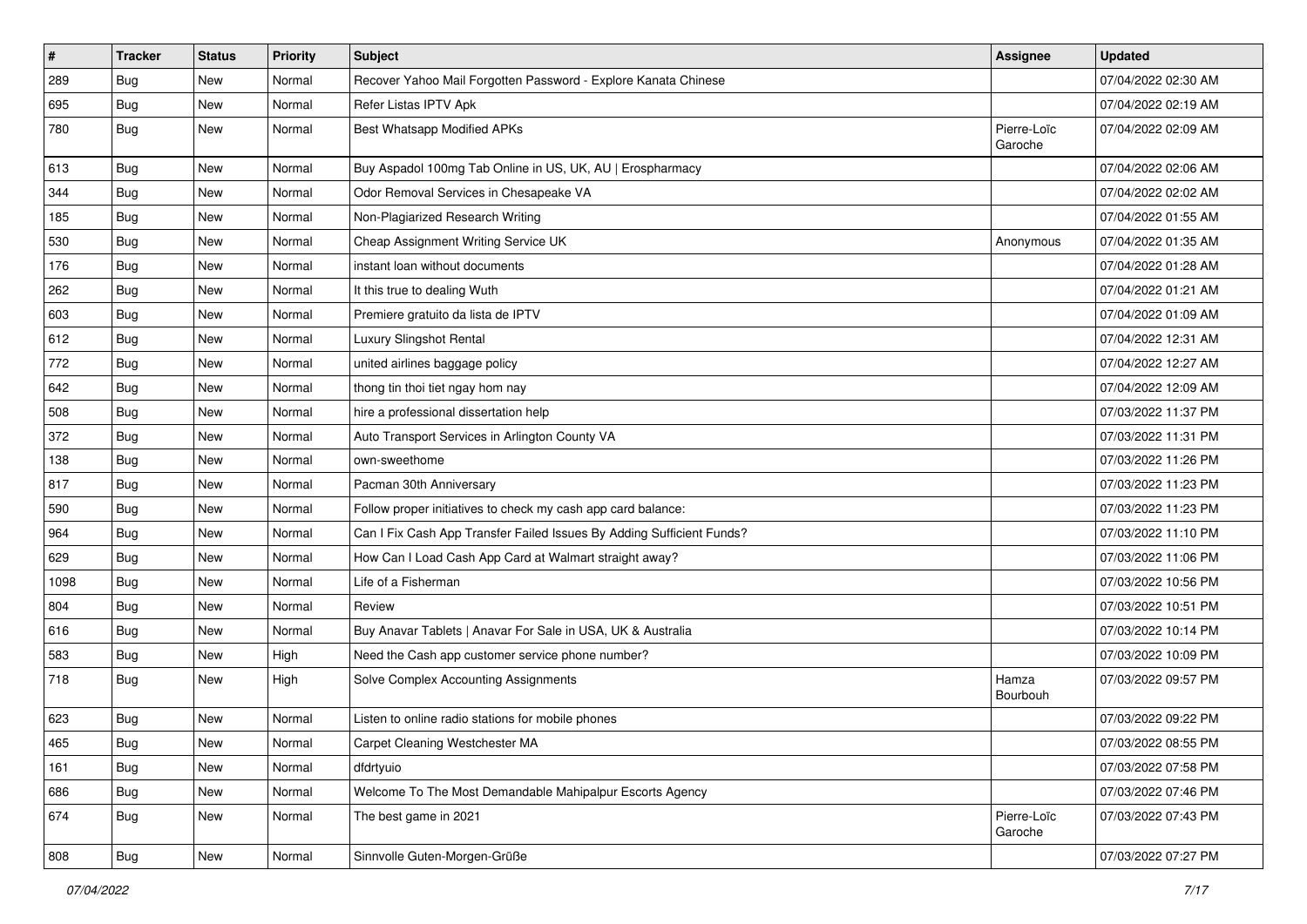| $\vert$ # | <b>Tracker</b> | <b>Status</b> | <b>Priority</b> | <b>Subject</b>                                                                   | <b>Assignee</b>      | <b>Updated</b>      |
|-----------|----------------|---------------|-----------------|----------------------------------------------------------------------------------|----------------------|---------------------|
| 113       | Bug            | New           | Normal          | ufc 254 live                                                                     |                      | 07/03/2022 07:18 PM |
| 886       | <b>Bug</b>     | <b>New</b>    | Normal          | Is the Fox News Channel on Roku free?                                            |                      | 07/03/2022 07:14 PM |
| 747       | Bug            | New           | Normal          | How to Install Tyflex Plus on Your Android Device                                |                      | 07/03/2022 07:14 PM |
| 284       | <b>Bug</b>     | New           | Normal          | All About Cash App Transfer Fail Problems                                        |                      | 07/03/2022 05:22 PM |
| 580       | Bug            | New           | High            | What is Narrative Essay?                                                         | Christophe<br>Garion | 07/03/2022 05:09 PM |
| 247       | <b>Bug</b>     | New           | Normal          | best 4 Channel Amp                                                               |                      | 07/03/2022 04:59 PM |
| 721       | Bug            | New           | Normal          | Cómo instalar un Mod Apk                                                         |                      | 07/03/2022 04:55 PM |
| 513       | <b>Bug</b>     | New           | Normal          | Unlock cash app account using the easy steps:                                    | Anonymous            | 07/03/2022 04:36 PM |
| 482       | Bug            | <b>New</b>    | Normal          | <b>Text Window</b>                                                               |                      | 07/03/2022 04:30 PM |
| 145       | Bug            | New           | Normal          | abdulbaissagar                                                                   |                      | 07/03/2022 04:29 PM |
| 568       | <b>Bug</b>     | New           | Normal          | Instale a versão mais recente do YouTube Premium                                 |                      | 07/03/2022 04:10 PM |
| 553       | <b>Bug</b>     | <b>New</b>    | Normal          | Cinema HD APK - Free Movie Enjoyment App on Android                              |                      | 07/03/2022 03:58 PM |
| 246       | <b>Bug</b>     | New           | Normal          | The Beast App                                                                    |                      | 07/03/2022 03:48 PM |
| 640       | Bug            | New           | Normal          | play game with me                                                                |                      | 07/03/2022 03:41 PM |
| 537       | Bug            | New           | Normal          | Get tech assistance with customer support on ATT Yahoo email login issue.        |                      | 07/03/2022 03:29 PM |
| 664       | Bug            | New           | Normal          | Tea TV Apk Download - The Best Way to Watch Movies Offline                       |                      | 07/03/2022 03:24 PM |
| 811       | Bug            | <b>New</b>    | Normal          | Canon IJ Network Tool                                                            |                      | 07/03/2022 03:22 PM |
| 189       | <b>Bug</b>     | New           | Normal          | College Biology Writing Services                                                 |                      | 07/03/2022 03:15 PM |
| 719       | Bug            | New           | Normal          | How Do I Send \$5000 Through Cash App Account With Ease?                         |                      | 07/03/2022 02:41 PM |
| 150       | <b>Bug</b>     | New           | Normal          | dfgh                                                                             |                      | 07/03/2022 02:15 PM |
| 604       | Bug            | New           | Normal          | Idle Game Online                                                                 |                      | 07/03/2022 01:49 PM |
| 470       | Bug            | <b>New</b>    | Normal          | Commercial Floor Cleaning Westchester MA                                         |                      | 07/03/2022 01:36 PM |
| 547       | Bug            | New           | Normal          | Get rid of the issue of cash app down by calling experts.                        |                      | 07/03/2022 01:22 PM |
| 577       | <b>Bug</b>     | New           | Normal          | Follow these easy steps to make Admiral Casino Login                             |                      | 07/03/2022 01:14 PM |
| 466       | Bug            | New           | Normal          | Floor Stripping Westchester MA                                                   |                      | 07/03/2022 01:07 PM |
| 223       | Bug            | New           | Normal          | WhatsApp Plus: Download, Update and Themes                                       |                      | 07/03/2022 01:07 PM |
| 193       | <b>Bug</b>     | New           | Normal          | 18% Discount on Homeopathic medicines                                            |                      | 07/03/2022 01:02 PM |
| 662       | <b>Bug</b>     | New           | Normal          | Oreo TV Download - The Easiest Way to Watch Live TV                              |                      | 07/03/2022 01:01 PM |
| 617       | <b>Bug</b>     | New           | Normal          | Buy Vidalista Tablets (Tadalafil) at [\$25 OFF + Free Shipping] Vidalistatablets |                      | 07/03/2022 12:57 PM |
| 652       | Bug            | New           | Normal          | Sesame Health Benefits                                                           |                      | 07/03/2022 12:28 PM |
| 115       | <b>Bug</b>     | New           | Normal          | NFL LIVE STREAM                                                                  |                      | 07/03/2022 11:45 AM |
| 551       | Bug            | New           | Normal          | Why Do Students Need Online Best Dissertation Writing Services?                  |                      | 07/03/2022 11:16 AM |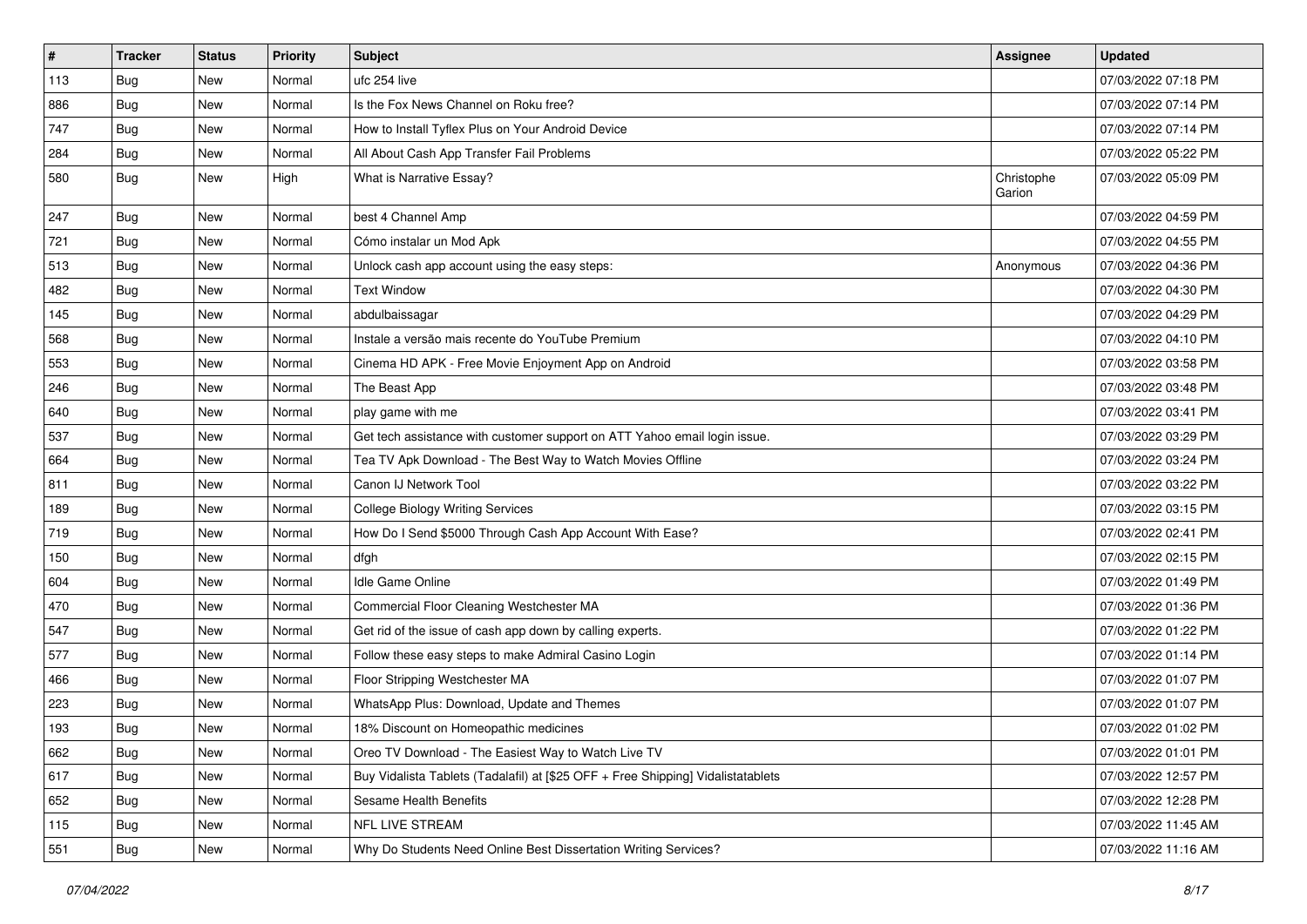| $\vert$ # | <b>Tracker</b> | <b>Status</b> | <b>Priority</b> | Subject                                                                   | Assignee               | <b>Updated</b>      |
|-----------|----------------|---------------|-----------------|---------------------------------------------------------------------------|------------------------|---------------------|
| 701       | <b>Bug</b>     | <b>New</b>    | Normal          | Why Law Essay Helper UK is Necessary?                                     |                        | 07/03/2022 11:15 AM |
| 119       | Bug            | <b>New</b>    | Normal          | klhjigyu                                                                  |                        | 07/03/2022 11:09 AM |
| 253       | <b>Bug</b>     | <b>New</b>    | Normal          | <b>Florence Lawrence</b>                                                  |                        | 07/03/2022 11:08 AM |
| 767       | Bug            | New           | Normal          | apkmod                                                                    |                        | 07/03/2022 11:02 AM |
| 517       | Bug            | New           | Normal          | Proficient tips to take help of cash app support professionals:           |                        | 07/03/2022 10:41 AM |
| 573       | Bug            | New           | Normal          | Experimente lo mejor en la aplicación Apk de juegos gratis                |                        | 07/03/2022 10:36 AM |
| 153       | Bug            | <b>New</b>    | Normal          | urgent loan online                                                        | Christophe<br>Garion   | 07/03/2022 10:31 AM |
| 480       | Bug            | New           | Normal          | Nur Online Shop                                                           |                        | 07/03/2022 10:28 AM |
| 771       | Bug            | New           | Normal          | united airlines baggage policy                                            |                        | 07/03/2022 10:28 AM |
| 264       | Bug            | New           | Normal          | We Buy Your Unwanted Car                                                  | Corentin<br>Lauverjat  | 07/03/2022 10:25 AM |
| 624       | <b>Bug</b>     | New           | Normal          | Use go with the Driving Directions for your go                            |                        | 07/03/2022 10:13 AM |
| 140       | Bug            | New           | Normal          | sugarbalanceusa                                                           |                        | 07/03/2022 09:51 AM |
| 782       | Bug            | New           | Normal          | Comment faire une sonnerie téléphonique                                   |                        | 07/03/2022 09:43 AM |
| 534       | Bug            | New           | Normal          | Know how to initiate cash app refund by contacting the technical team     | Pierre-Loïc<br>Garoche | 07/03/2022 09:23 AM |
| 582       | <b>Bug</b>     | <b>New</b>    | Normal          | Cash App Won't Let Me Send Money If There Is A Low Balance Available      | Pierre-Loïc<br>Garoche | 07/03/2022 08:14 AM |
| 321       | Bug            | <b>New</b>    | Normal          | Tile & Grout Cleaning Services in Virginia Beach VA                       |                        | 07/03/2022 08:08 AM |
| 561       | Bug            | New           | Normal          | Enjoy the Full YouTube Premium Experience With YouTube Premium Membership |                        | 07/03/2022 07:38 AM |
| 260       | <b>Bug</b>     | New           | Normal          | Web Design Services Near Me                                               |                        | 07/03/2022 07:23 AM |
| 155       | <b>Bug</b>     | <b>New</b>    | Normal          | Cant access my cash app account                                           | Pierre-Loïc<br>Garoche | 07/03/2022 07:17 AM |
| 559       | Bug            | New           | High            | What Are Permission For Applications like Facebook Sending MMS?           |                        | 07/03/2022 06:43 AM |
| 143       | Bug            | New           | Normal          | Bob lace front wigs                                                       |                        | 07/03/2022 06:21 AM |
| 285       | Bug            | New           | Normal          | Have you ever written an essay?                                           |                        | 07/03/2022 06:16 AM |
| 512       | <b>Bug</b>     | New           | Normal          | The Importance Of Using Custom Writing Services                           |                        | 07/03/2022 06:05 AM |
| 621       | <b>Bug</b>     | New           | Normal          | Buy All Modafinil & Armodafinil Tablets @Buy Modafinil US                 |                        | 07/03/2022 06:05 AM |
| 677       | Bug            | New           | Normal          | Logo Design Services Near Me                                              |                        | 07/03/2022 05:34 AM |
| 661       | <b>Bug</b>     | New           | Normal          | Turbo VPN MOD APK Download                                                |                        | 07/03/2022 05:34 AM |
| 554       | Bug            | New           | Normal          | XvideoStudio Video Editor APK Free Download on TechToDown                 |                        | 07/03/2022 05:10 AM |
| 352       | <b>Bug</b>     | New           | Normal          | Tile & Grout Cleaning Services in Chesapeake VA                           |                        | 07/03/2022 04:58 AM |
| 202       | <b>Bug</b>     | New           | Normal          | blonde wig                                                                |                        | 07/03/2022 04:47 AM |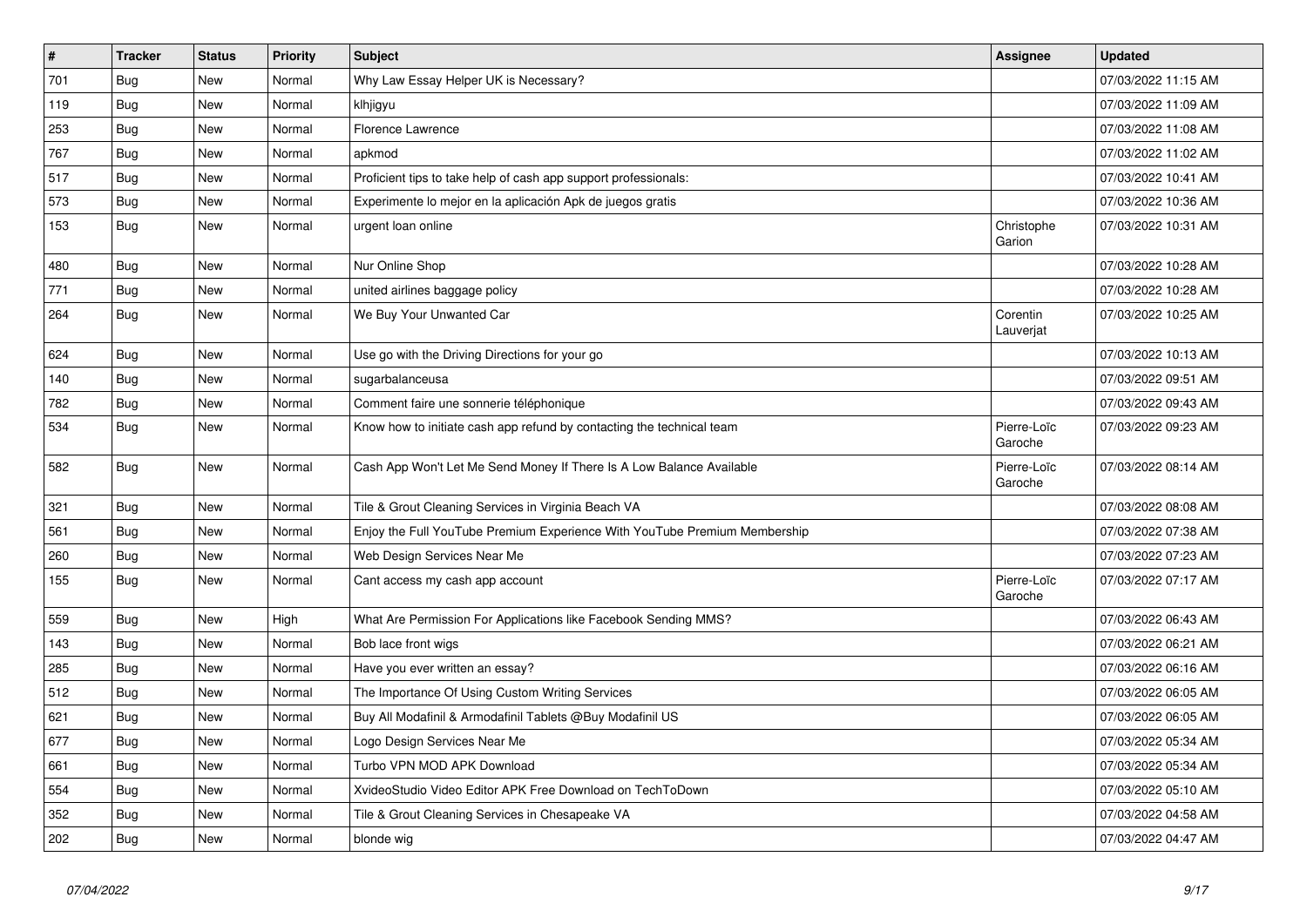| $\vert$ # | <b>Tracker</b> | <b>Status</b> | <b>Priority</b> | <b>Subject</b>                                                             | <b>Assignee</b>        | <b>Updated</b>      |
|-----------|----------------|---------------|-----------------|----------------------------------------------------------------------------|------------------------|---------------------|
| 602       | Bug            | New           | Normal          | <b>Best Essay Writing Service UK</b>                                       | Pierre-Loïc<br>Garoche | 07/03/2022 04:17 AM |
| 682       | Bug            | <b>New</b>    | Normal          | Does Facebook customer service live chat allow to speak with someone?      |                        | 07/03/2022 03:46 AM |
| 479       | <b>Bug</b>     | New           | Normal          | Limousine Service Bellevue WA                                              |                        | 07/03/2022 03:10 AM |
| 763       | <b>Bug</b>     | New           | High            | How to Make a Ringtone on Your iPhone                                      |                        | 07/03/2022 02:50 AM |
| 800       | <b>Bug</b>     | New           | Normal          | Who Is an ETL Engineer                                                     |                        | 07/03/2022 02:50 AM |
| 655       | <b>Bug</b>     | <b>New</b>    | Normal          | <b>Eggplant Health Benefits</b>                                            |                        | 07/03/2022 02:18 AM |
| 688       | <b>Bug</b>     | <b>New</b>    | Normal          | How to use twitch.tv/activate?                                             |                        | 07/03/2022 01:23 AM |
| 615       | Bug            | <b>New</b>    | Normal          | CheapestMedsShop   100% Safe Medicines Online in USA UK & AUS.             |                        | 07/03/2022 01:09 AM |
| 196       | Bug            | <b>New</b>    | Normal          | Homoeobazaar For Homeopathy Medicines                                      |                        | 07/03/2022 01:07 AM |
| 761       | Bug            | New           | Normal          | What is it about basketball that makes it so popular in the United States? | Corentin<br>Lauverjat  | 07/03/2022 12:59 AM |
| 484       | <b>Bug</b>     | New           | Normal          | UK best essay writing service                                              |                        | 07/03/2022 12:53 AM |
| 600       | Bug            | New           | Normal          | Play Store Pro                                                             |                        | 07/03/2022 12:51 AM |
| 225       | <b>Bug</b>     | <b>New</b>    | Normal          | instant personal loan                                                      |                        | 07/03/2022 12:46 AM |
| 450       | Bug            | <b>New</b>    | Normal          | Floor Stripping Quincy MA                                                  |                        | 07/03/2022 12:42 AM |
| 457       | Bug            | New           | Normal          | Carpet Cleaning Medford MA                                                 |                        | 07/03/2022 12:15 AM |
| 184       | Bug            | New           | Normal          | <b>Affordable Business Writing Services</b>                                |                        | 07/03/2022 12:08 AM |
| 704       | Bug            | New           | Normal          | Reach support team of Chime Customer Service for instant help              |                        | 07/03/2022 12:04 AM |
| 400       | Bug            | New           | Normal          | Office Moving Services in Potomac MD                                       |                        | 07/02/2022 11:57 PM |
| 524       | <b>Bug</b>     | New           | Normal          | How Does Google Account Recovery Work If Your Account Is Hacked?           |                        | 07/02/2022 11:49 PM |
| 178       | Bug            | New           | Normal          | transparent lace wigs                                                      |                        | 07/02/2022 11:48 PM |
| 564       | Bug            | New           | Normal          | How To Install RepelisPlus On Your Android Phone?                          |                        | 07/02/2022 11:29 PM |
| 796       | <b>Bug</b>     | New           | Normal          | How Does Cash App ++ actually work and What is the process of it           |                        | 07/02/2022 11:27 PM |
| 245       | <b>Bug</b>     | New           | Normal          | Write My Essay For Me Cheap                                                |                        | 07/02/2022 10:31 PM |
| 526       | <b>Bug</b>     | New           | Normal          | Soundcloud to mp3 converter - Download Soundcloud songs                    |                        | 07/02/2022 10:23 PM |
| 123       | <b>Bug</b>     | New           | Normal          | https://www.reddit.com/r/NRLgrandfinal2020/                                |                        | 07/02/2022 10:05 PM |
| 709       | Bug            | New           | Normal          | How To Load Cash App Card At Walmart Without Having To Face Any Hassle?    |                        | 07/02/2022 09:51 PM |
| 614       | Bug            | New           | Normal          | Como baixar o MOD APK no celular                                           |                        | 07/02/2022 08:53 PM |
| 598       | Bug            | New           | Normal          | Universo s / f Download                                                    |                        | 07/02/2022 08:36 PM |
| 653       | Bug            | New           | Normal          | Jujube (Jinjoles): Properties And Health Benefits                          |                        | 07/02/2022 08:17 PM |
| 556       | Bug            | New           | Normal          | Play Game Mod Apk With Your Friends                                        |                        | 07/02/2022 07:36 PM |
| 584       | <b>Bug</b>     | New           | Normal          | Want the cash app customer service number to check balance?                |                        | 07/02/2022 07:36 PM |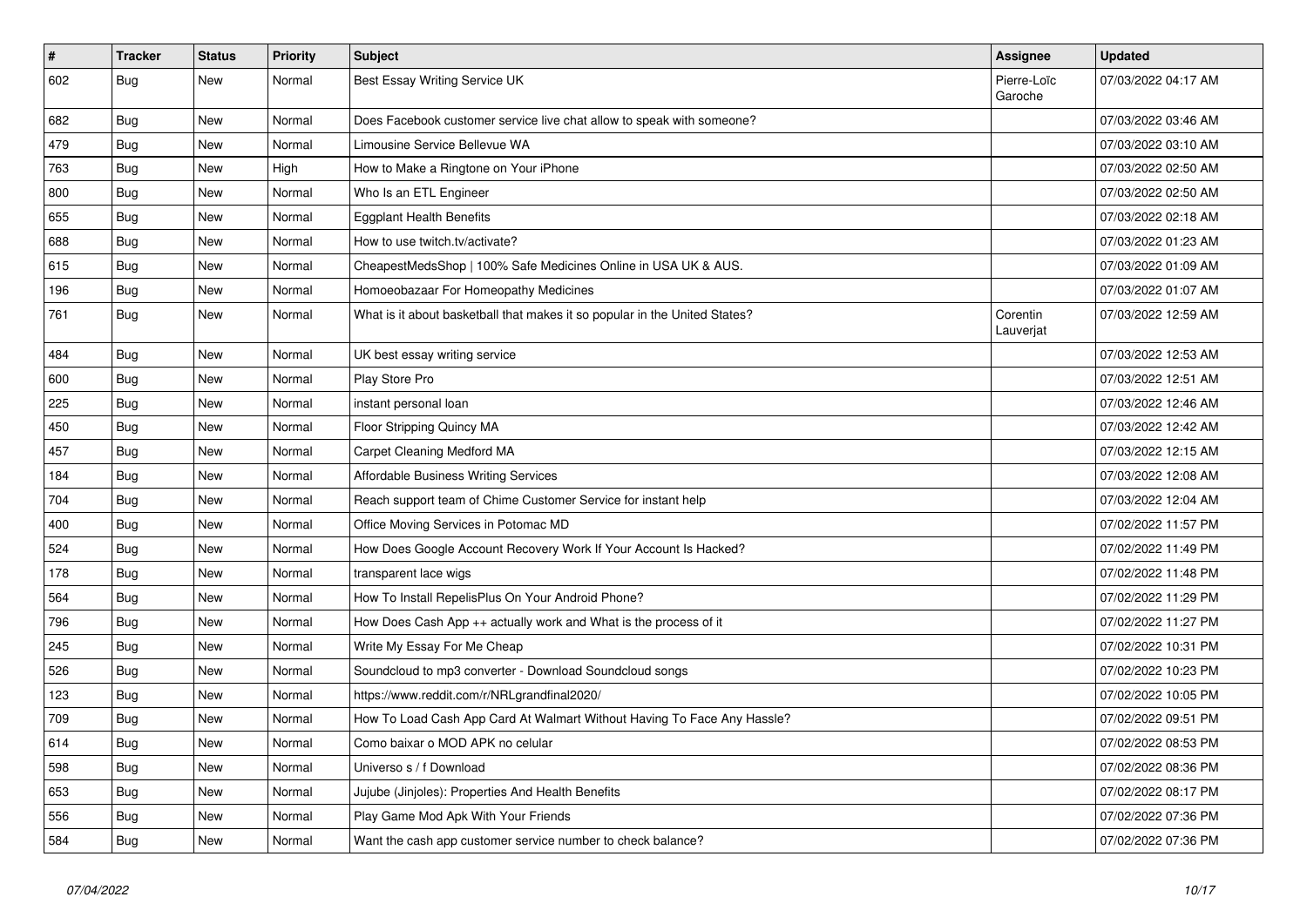| $\vert$ # | <b>Tracker</b> | <b>Status</b> | Priority | <b>Subject</b>                                                                                                                                                                                                                                                        | <b>Assignee</b>        | <b>Updated</b>      |
|-----------|----------------|---------------|----------|-----------------------------------------------------------------------------------------------------------------------------------------------------------------------------------------------------------------------------------------------------------------------|------------------------|---------------------|
| 671       | Bug            | New           | Normal   | Hot games                                                                                                                                                                                                                                                             | Pierre-Loïc<br>Garoche | 07/02/2022 07:17 PM |
| 703       | Bug            | New           | Normal   | For real-time help, dial Facebook customer service number                                                                                                                                                                                                             |                        | 07/02/2022 07:08 PM |
| 250       | <b>Bug</b>     | New           | Normal   | Reviews of phone ringtones                                                                                                                                                                                                                                            |                        | 07/02/2022 07:08 PM |
| 619       | Bug            | New           | Normal   | Online Trusted Medicine Store in US for Health - Genericmedsupply                                                                                                                                                                                                     |                        | 07/02/2022 07:04 PM |
| 715       | <b>Bug</b>     | New           | Normal   | Puppy Playtime Descargar gratis                                                                                                                                                                                                                                       |                        | 07/02/2022 05:29 PM |
| 723       | Bug            | New           | High     | The best horror game in 2021                                                                                                                                                                                                                                          | Christophe<br>Garion   | 07/02/2022 05:16 PM |
| 656       | Bug            | New           | Normal   | Kiwi Nutrition Facts And Health Benefits                                                                                                                                                                                                                              |                        | 07/02/2022 03:44 PM |
| 593       | Bug            | New           | Normal   | Eiffel Spark Ultimate C2 SN series is a fully synthetic range of advanced performance engine oils blended in high<br>performance fully synthetic (PAO - polyalphaolefin) basestocks fortified with advanced technology additive system,<br>specifically formulated to |                        | 07/02/2022 03:26 PM |
| 569       | Bug            | <b>New</b>    | Normal   | What is the incoming and outgoing mail server for Outlook IMAP settings?                                                                                                                                                                                              | Pierre-Loïc<br>Garoche | 07/02/2022 02:34 PM |
| 167       | Bug            | New           | Normal   | instant loan without documents                                                                                                                                                                                                                                        | Anonymous              | 07/02/2022 02:31 PM |
| 678       | Bug            | New           | Normal   | How to be a winner in buidnow gg                                                                                                                                                                                                                                      |                        | 07/02/2022 01:45 PM |
| 149       | Bug            | New           | Normal   | dftgy                                                                                                                                                                                                                                                                 |                        | 07/02/2022 01:22 PM |
| 786       | Bug            | New           | Normal   | Best Assignment Help in Australia & UK                                                                                                                                                                                                                                |                        | 07/02/2022 01:03 PM |
| 651       | <b>Bug</b>     | New           | Normal   | Salmon Health Benefits                                                                                                                                                                                                                                                |                        | 07/02/2022 12:54 PM |
| 317       | <b>Bug</b>     | New           | Normal   | Eco/Green Cleaning Services in Virginia Beach VA                                                                                                                                                                                                                      |                        | 07/02/2022 12:39 PM |
| 643       | Bug            | New           | Normal   | Oreo TV Apk Download                                                                                                                                                                                                                                                  |                        | 07/02/2022 12:05 PM |
| 697       | <b>Bug</b>     | New           | Normal   | How to Descargar Pura TV For Android                                                                                                                                                                                                                                  |                        | 07/02/2022 11:53 AM |
| 692       | <b>Bug</b>     | New           | Normal   | Esports 888b                                                                                                                                                                                                                                                          |                        | 07/02/2022 11:10 AM |
| 571       | Bug            | <b>New</b>    | Normal   | How may the Cash app dispute your trade?                                                                                                                                                                                                                              | Pierre-Loïc<br>Garoche | 07/02/2022 11:09 AM |
| 816       | Bug            | <b>New</b>    | Normal   | Play Scribble io fun with everyone                                                                                                                                                                                                                                    |                        | 07/02/2022 10:43 AM |
| 570       | Bug            | New           | Normal   | What is Sutton bank cash app customer service phone number?                                                                                                                                                                                                           | Pierre-Loïc<br>Garoche | 07/02/2022 10:33 AM |
| 645       | Bug            | New           | Normal   | thong tin chinh xac nhat hom nay                                                                                                                                                                                                                                      |                        | 07/02/2022 10:14 AM |
| 776       | <b>Bug</b>     | New           | Normal   | Wibargain                                                                                                                                                                                                                                                             |                        | 07/02/2022 09:26 AM |
| 315       | <b>Bug</b>     | New           | Normal   | Dissertation help UK                                                                                                                                                                                                                                                  |                        | 07/02/2022 08:51 AM |
| 460       | Bug            | New           | Normal   | Floor Cleaning Medford MA                                                                                                                                                                                                                                             |                        | 07/02/2022 08:40 AM |
| 773       | Bug            | New           | Normal   | Spades - Play online free                                                                                                                                                                                                                                             |                        | 07/02/2022 08:02 AM |
| 471       | <b>Bug</b>     | New           | Normal   | Residential Floor Cleaning Westchester MA                                                                                                                                                                                                                             |                        | 07/02/2022 08:00 AM |
| 191       | <b>Bug</b>     | New           | Normal   | <b>B2B Branding</b>                                                                                                                                                                                                                                                   |                        | 07/02/2022 07:53 AM |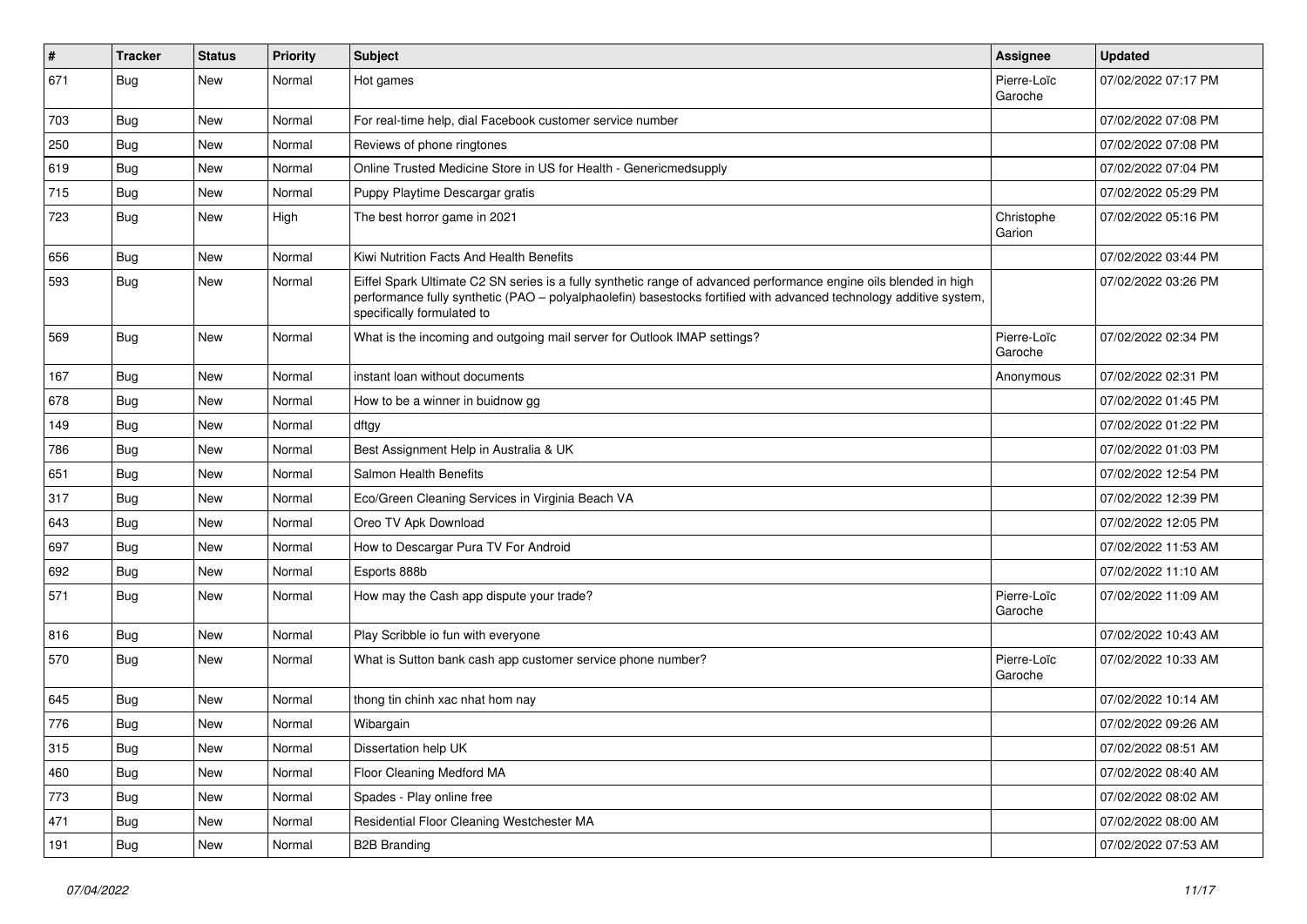| $\vert$ # | <b>Tracker</b> | <b>Status</b> | Priority | Subject                                                                   | <b>Assignee</b>      | <b>Updated</b>      |
|-----------|----------------|---------------|----------|---------------------------------------------------------------------------|----------------------|---------------------|
| 206       | <b>Bug</b>     | New           | Low      | <b>Cheap Electric Bikes</b>                                               |                      | 07/02/2022 07:46 AM |
| 690       | Bug            | New           | Normal   | campervan hire                                                            |                      | 07/02/2022 07:35 AM |
| 781       | Bug            | <b>New</b>    | Normal   | Free Whatsapp Group to Join                                               |                      | 07/02/2022 07:28 AM |
| 464       | <b>Bug</b>     | New           | Normal   | Upholstery Cleaning Westchester MA                                        |                      | 07/02/2022 07:19 AM |
| 785       | <b>Bug</b>     | <b>New</b>    | Normal   | How To Get Money Off Cash App Without Card Or With A Card?                |                      | 07/02/2022 07:16 AM |
| 802       | <b>Bug</b>     | New           | Normal   | Who Is an ETL Engineer                                                    |                      | 07/02/2022 06:40 AM |
| 182       | <b>Bug</b>     | New           | Normal   | <b>Healthcare Custom Writing Services</b>                                 |                      | 07/02/2022 06:37 AM |
| 666       | <b>Bug</b>     | New           | Normal   | 470+ pages à colorier de Noël                                             |                      | 07/02/2022 05:51 AM |
| 632       | <b>Bug</b>     | New           | Normal   | CheapestMedsShop   100% Safe Medicines Online in UK & AUS.                |                      | 07/02/2022 05:41 AM |
| 801       | Bug            | <b>New</b>    | Normal   | Who Is an ETL Engineer                                                    |                      | 07/02/2022 05:26 AM |
| 549       | <b>Bug</b>     | New           | Normal   | Radio Luisteren                                                           |                      | 07/02/2022 01:24 AM |
| 230       | Bug            | New           | Normal   | Add Money To Cash App Card - Auto Cash Apps                               |                      | 07/02/2022 12:57 AM |
| 1137      | Bug            | <b>New</b>    | Normal   | Professional report                                                       |                      | 07/01/2022 05:19 PM |
| 774       | <b>Bug</b>     | <b>New</b>    | Normal   | Follow proper initiatives                                                 |                      | 07/01/2022 04:41 PM |
| 217       | <b>Bug</b>     | New           | Normal   | How this service matter most?                                             |                      | 07/01/2022 03:35 PM |
| 650       | Bug            | New           | Normal   | <b>Cherries Health Benefits</b>                                           |                      | 07/01/2022 03:20 PM |
| 673       | <b>Bug</b>     | New           | Normal   | Learn the basics of pixel art - Clear grid                                |                      | 07/01/2022 01:56 PM |
| 477       | <b>Bug</b>     | <b>New</b>    | Normal   | What Does Online Coupon Mean?                                             |                      | 07/01/2022 01:48 PM |
| 892       | Bug            | New           | Normal   | Good game                                                                 |                      | 07/01/2022 10:25 AM |
| 609       | Bug            | New           | High     | Online Trusted Medicine Store in US for Health - Genericmedsupply         |                      | 07/01/2022 09:20 AM |
| 1136      | Bug            | New           | Normal   | Can I Talk To A Live Person At Facebook? Clarify Concerns Effectively     |                      | 07/01/2022 08:10 AM |
| 1073      | Bug            | New           | Normal   | Cricut Design Space                                                       |                      | 07/01/2022 06:20 AM |
| 1135      | Bug            | <b>New</b>    | Normal   | How to word games - 5 letter words                                        |                      | 07/01/2022 05:52 AM |
| 591       | Bug            | New           | Normal   | How To Find Facebook Modifications For Your Spotify Premium Apk?          |                      | 07/01/2022 05:19 AM |
| 1134      | <b>Bug</b>     | New           | Normal   | Is WhatsApp Aero Worth Downloading?                                       |                      | 07/01/2022 04:03 AM |
| 797       | <b>Bug</b>     | New           | Normal   | Psychedelic                                                               | Christophe<br>Garion | 07/01/2022 03:52 AM |
| 805       | <b>Bug</b>     | New           | Normal   | Ketamine Online Store                                                     | Christophe<br>Garion | 07/01/2022 02:49 AM |
| 711       | Bug            | <b>New</b>    | Normal   | Human Fall Flat Apk Download                                              |                      | 07/01/2022 01:14 AM |
| 726       | Bug            | <b>New</b>    | Normal   | Mobile Application Development Services                                   |                      | 06/30/2022 08:49 PM |
| 533       | <b>Bug</b>     | New           | Normal   | How to complete the homework assignments in economics in the easiest way? |                      | 06/30/2022 07:33 PM |
| 576       | Bug            | New           | Normal   | So laden Sie ein Instagram-Bild herunter                                  |                      | 06/30/2022 06:17 PM |
| 129       | <b>Bug</b>     | New           | Normal   | xcvgbgh                                                                   |                      | 06/30/2022 03:46 PM |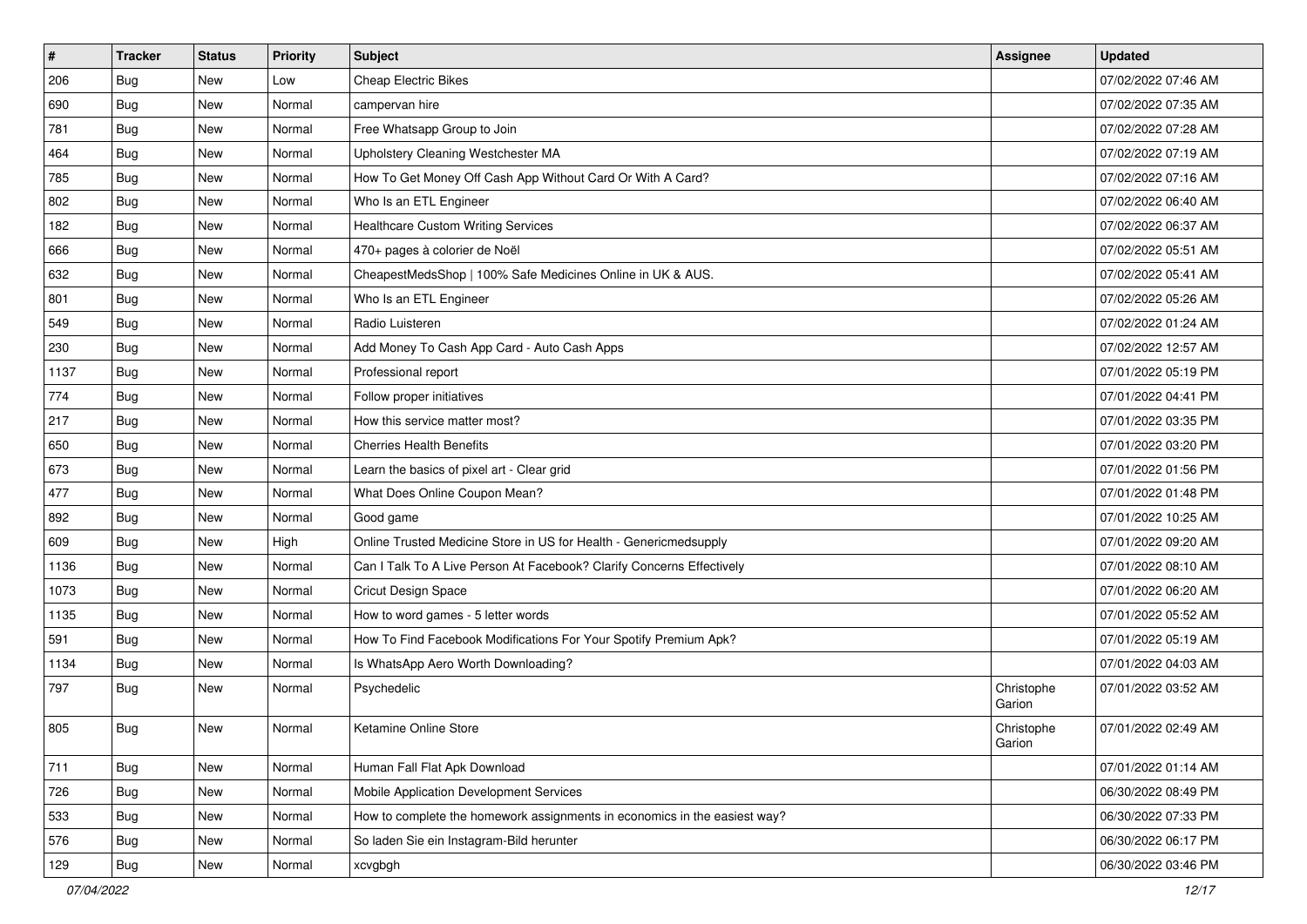| $\vert$ # | <b>Tracker</b> | <b>Status</b> | Priority | <b>Subject</b>                                                                                               | <b>Assignee</b>        | <b>Updated</b>      |
|-----------|----------------|---------------|----------|--------------------------------------------------------------------------------------------------------------|------------------------|---------------------|
| 565       | <b>Bug</b>     | New           | Normal   | How To Install RepelisPlus On Your Android Phone?                                                            |                        | 06/30/2022 02:26 PM |
| 210       | <b>Bug</b>     | New           | Normal   | Issue with check symbol in Cash App? Dial assist number with calling Cash App customer service phone number. |                        | 06/30/2022 01:52 PM |
| 1133      | Bug            | New           | Normal   | Flagle, what is it?                                                                                          |                        | 06/30/2022 10:37 AM |
| 1132      | <b>Bug</b>     | New           | Normal   | Registration process on Huobi                                                                                |                        | 06/30/2022 05:10 AM |
| 589       | <b>Bug</b>     | New           | Normal   | How can I get the cash app phone number of customer support?                                                 |                        | 06/30/2022 12:20 AM |
| 136       | <b>Bug</b>     | New           | Normal   | snappow                                                                                                      |                        | 06/29/2022 10:52 PM |
| 473       | Bug            | New           | Normal   | Floor Stripping Arlington MA                                                                                 |                        | 06/29/2022 09:20 PM |
| 597       | <b>Bug</b>     | New           | Normal   | Universo s / f Download                                                                                      |                        | 06/29/2022 08:19 PM |
| 1131      | <b>Bug</b>     | New           | Normal   | Calculatrice Forex pour calculer les paramètres de la copie des transactions                                 |                        | 06/29/2022 07:24 PM |
| 475       | <b>Bug</b>     | New           | Normal   | Floor Cleaning Arlington MA                                                                                  |                        | 06/29/2022 05:53 PM |
| 1069      | <b>Bug</b>     | New           | Normal   | how to get cash app support phone number 24*7 available                                                      |                        | 06/29/2022 05:37 PM |
| 516       | Bug            | New           | Normal   | Does Cash App Help To Get Cash App Refund Without Any Interruption?                                          |                        | 06/29/2022 05:12 PM |
| 481       | Bug            | New           | Normal   | Nur Online Shop                                                                                              |                        | 06/29/2022 03:52 PM |
| 762       | Bug            | New           | Normal   | How To Add Money To A Cash App Card If Struggling With Low Amount?                                           |                        | 06/29/2022 10:53 AM |
| 1087      | Bug            | New           | Normal   | How do new writers start out?                                                                                |                        | 06/29/2022 10:43 AM |
| 708       | Bug            | New           | Normal   | Efficient ways to proceed with the cash app dispute process?                                                 |                        | 06/29/2022 10:24 AM |
| 574       | <b>Bug</b>     | New           | Normal   | How to fix the Epson printer offline issue due to a wired connection?                                        |                        | 06/29/2022 10:23 AM |
| 540       | Bug            | New           | Normal   | Why Haven't I Received My Cash App Card? Can I get t the reasons behind it                                   |                        | 06/29/2022 09:42 AM |
| 1116      | <b>Bug</b>     | New           | Normal   | ipTV smarts pro                                                                                              |                        | 06/29/2022 09:27 AM |
| 1114      | <b>Bug</b>     | New           | Normal   | To control the car, all you must do is click to go left or right and release the button to go straight.      |                        | 06/29/2022 09:05 AM |
| 668       | Bug            | New           | Normal   | Get to know Cash App Refund Process here                                                                     |                        | 06/29/2022 07:21 AM |
| 1117      | <b>Bug</b>     | New           | Normal   | Equal Words - Word search game for PC and Windows Phone                                                      |                        | 06/29/2022 04:58 AM |
| 550       | Bug            | New           | Normal   | Nederland FM - beste manieren om naar internationale radio op internet te luisteren                          |                        | 06/29/2022 12:06 AM |
| 588       | <b>Bug</b>     | New           | Normal   | YouTube Vanced Apk Manager App - Como instalá-lo                                                             |                        | 06/28/2022 10:56 PM |
| 663       | Bug            | New           | Normal   | Know how the Cash app twitches words in a detailed way.                                                      | Pierre-Loïc<br>Garoche | 06/28/2022 07:08 PM |
| 888       | <b>Bug</b>     | New           | Normal   | Is the Fox News Channel on Roku free?                                                                        |                        | 06/28/2022 06:58 PM |
| 733       | <b>Bug</b>     | New           | Normal   | How does one go about getting a book deal?                                                                   |                        | 06/28/2022 06:35 PM |
| 1110      | <b>Bug</b>     | New           | Normal   | Six Guns Mod Apk Answers Your Questions                                                                      | Pierre-Loïc<br>Garoche | 06/28/2022 06:26 PM |
| 1000      | Bug            | New           | Normal   | Super easy way to zoom photos and upload to Instagram                                                        | Christophe<br>Garion   | 06/28/2022 06:14 PM |
| 1115      | Bug            | New           | Normal   | How to access your saved favorite Tiktok                                                                     |                        | 06/28/2022 03:59 PM |
| 980       | Bug            | New           | Normal   | Free Gas Cards for the Unemployed                                                                            |                        | 06/28/2022 02:54 PM |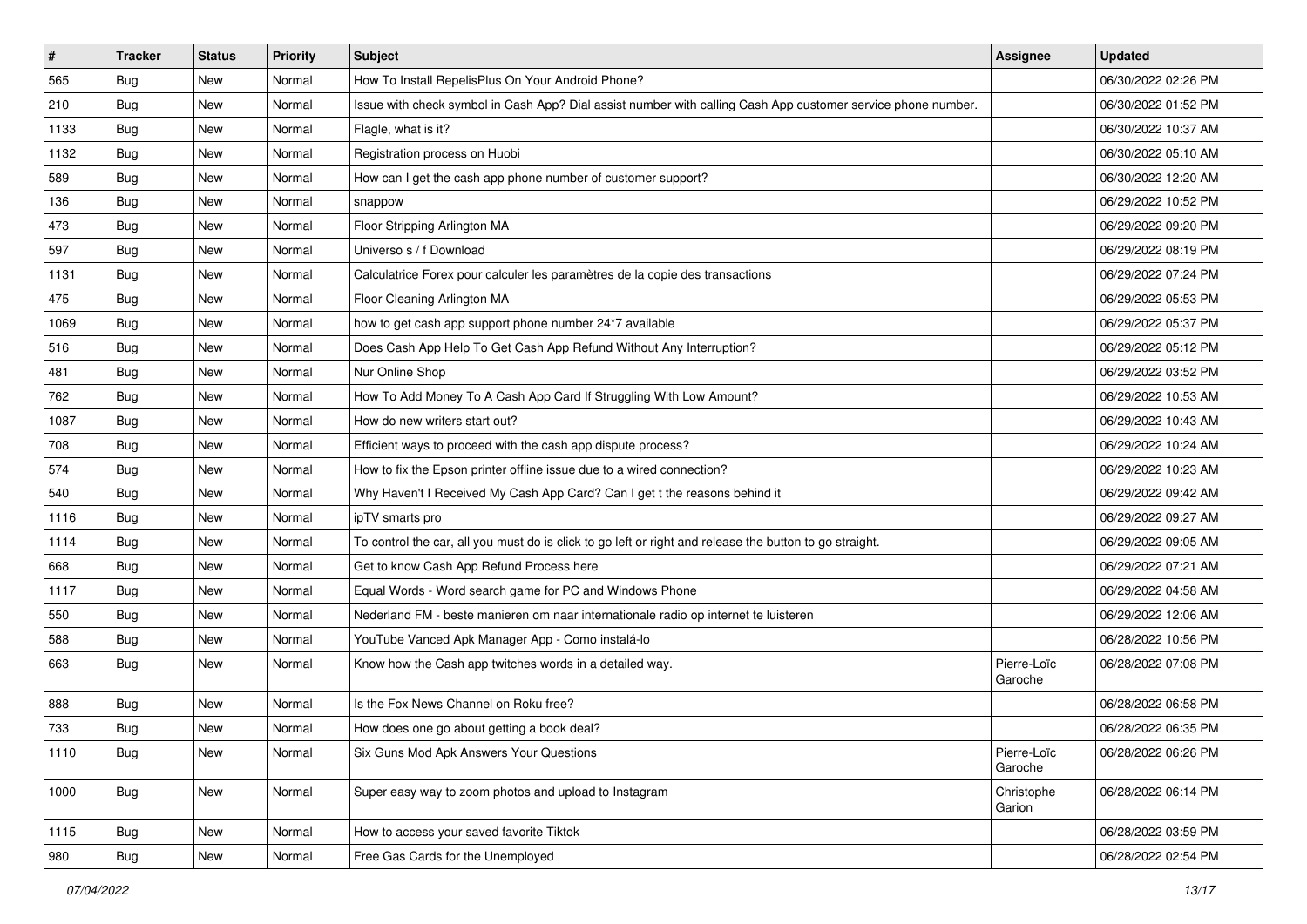| $\pmb{\#}$ | <b>Tracker</b> | <b>Status</b> | Priority | <b>Subject</b>                                                                                      | <b>Assignee</b>        | <b>Updated</b>      |
|------------|----------------|---------------|----------|-----------------------------------------------------------------------------------------------------|------------------------|---------------------|
| 969        | <b>Bug</b>     | New           | Normal   | Watch NCAA Football Live Match Free                                                                 |                        | 06/28/2022 01:31 PM |
| 729        | <b>Bug</b>     | New           | Normal   | Canon IJ Network Tool                                                                               |                        | 06/28/2022 01:10 PM |
| 828        | <b>Bug</b>     | New           | Normal   | Nursery management                                                                                  |                        | 06/28/2022 12:10 PM |
| 743        | Bug            | New           | Normal   | They promote 'pixel art' contests and a 'game jam' related to the work and figure of Carlos Casares |                        | 06/28/2022 12:04 PM |
| 981        | <b>Bug</b>     | New           | Normal   | VidMate Mod APK                                                                                     |                        | 06/28/2022 11:24 AM |
| 976        | <b>Bug</b>     | New           | Normal   | How to delete the cash app account history right now?                                               | Hamza<br>Bourbouh      | 06/28/2022 11:22 AM |
| 1129       | <b>Bug</b>     | New           | Normal   | how to enable direct deposit on cash app?                                                           |                        | 06/28/2022 10:44 AM |
| 997        | <b>Bug</b>     | New           | Normal   | 123.hp.com/laserjet                                                                                 |                        | 06/28/2022 09:48 AM |
| 821        | <b>Bug</b>     | New           | Normal   | Nicoo - A Review of the Popular Battle Royale Game                                                  |                        | 06/28/2022 08:30 AM |
| 548        | <b>Bug</b>     | New           | Normal   | Web N Logo Design                                                                                   |                        | 06/28/2022 08:24 AM |
| 722        | <b>Bug</b>     | New           | Normal   | Vergrößern Sie Instagram-Fotos mit instazoom                                                        | Christophe<br>Garion   | 06/28/2022 07:21 AM |
| 734        | <b>Bug</b>     | New           | Normal   | DR. STRANGE: Multiverse of Scheduling Madness!                                                      |                        | 06/28/2022 07:07 AM |
| 753        | <b>Bug</b>     | New           | Normal   | onlineessaygrader                                                                                   |                        | 06/28/2022 05:55 AM |
| 744        | <b>Bug</b>     | New           | Normal   | <b>Pixel Survive</b>                                                                                |                        | 06/28/2022 05:13 AM |
| 620        | <b>Bug</b>     | New           | Normal   | Viagra Meds: Fastest & Quick Delivery On Your Doorstep - USA                                        |                        | 06/28/2022 04:33 AM |
| 965        | Bug            | New           | Normal   | Go with cash app customer service to know where I can load my cash app card                         |                        | 06/28/2022 04:30 AM |
| 685        | <b>Bug</b>     | New           | Low      | voutube thumbnail downloader                                                                        | Pierre-Loïc<br>Garoche | 06/28/2022 04:26 AM |
| 1105       | Bug            | New           | High     | What is Mahjong online?                                                                             |                        | 06/28/2022 03:47 AM |
| 983        | <b>Bug</b>     | New           | Normal   | Finding issue in tekken 3 game?                                                                     |                        | 06/28/2022 03:26 AM |
| 999        | <b>Bug</b>     | New           | Normal   | Is there a way to find Google Feud answers?                                                         |                        | 06/28/2022 01:27 AM |
| 348        | Bug            | New           | Normal   | Mold Removal Services in Chesapeake VA                                                              |                        | 06/28/2022 12:53 AM |
| 814        | <b>Bug</b>     | New           | Normal   | Stage Fright Cure                                                                                   | Pierre-Loïc<br>Garoche | 06/28/2022 12:31 AM |
| 939        | <b>Bug</b>     | New           | Normal   | Ability to change sound notifications                                                               | Christophe<br>Garion   | 06/27/2022 11:29 PM |
| 607        | <b>Bug</b>     | New           | Normal   | Vex 5                                                                                               |                        | 06/27/2022 11:24 PM |
| 830        | Bug            | New           | Normal   | Poppy Playtime APK                                                                                  |                        | 06/27/2022 10:31 PM |
| 737        | <b>Bug</b>     | New           | Normal   | How Do I Talk To A Live Person At Facebook If Anything Is Doubtful?                                 |                        | 06/27/2022 09:59 PM |
| 948        | <b>Bug</b>     | New           | Normal   | Canon IJ Network Tool                                                                               |                        | 06/27/2022 09:30 PM |
| 215        | <b>Bug</b>     | New           | Normal   | How For Top Level Cell Phone For You                                                                |                        | 06/27/2022 09:19 PM |
| 73         | <b>Bug</b>     | New           | Urgent   | properties ID is not set in Json in EMF backend                                                     | Pierre-Loïc<br>Garoche | 06/27/2022 09:11 PM |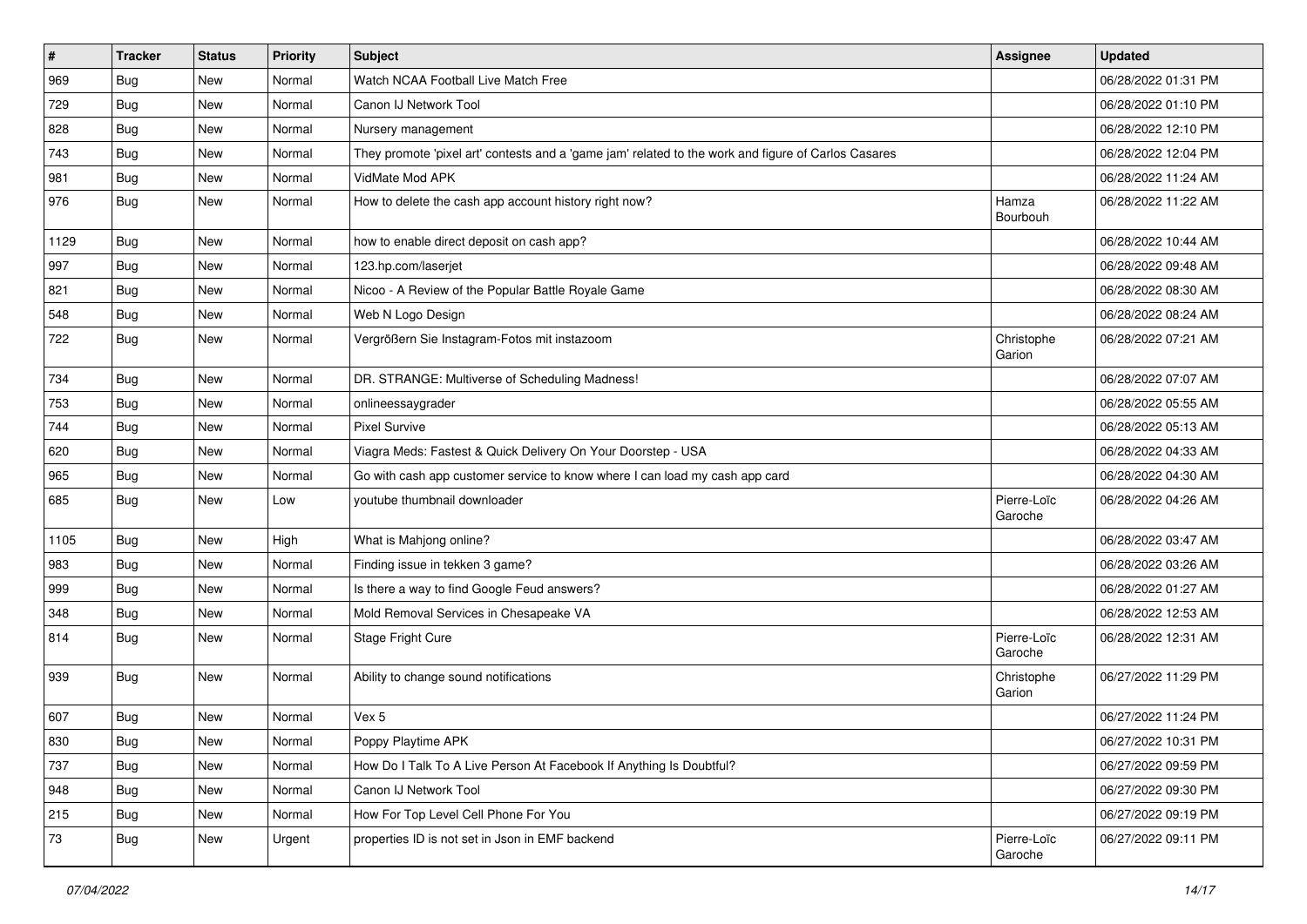| $\sharp$ | <b>Tracker</b> | <b>Status</b> | <b>Priority</b> | <b>Subject</b>                                                                                                                                                                                                                                    | <b>Assignee</b>        | <b>Updated</b>      |
|----------|----------------|---------------|-----------------|---------------------------------------------------------------------------------------------------------------------------------------------------------------------------------------------------------------------------------------------------|------------------------|---------------------|
| 971      | <b>Bug</b>     | New           | Normal          | How Do I Check Balance On Cash App Card With Optimum Ease?                                                                                                                                                                                        |                        | 06/27/2022 08:16 PM |
| 951      | <b>Bug</b>     | <b>New</b>    | Normal          | Canon.com/ijsetup                                                                                                                                                                                                                                 |                        | 06/27/2022 07:56 PM |
| 987      | Bug            | New           | Normal          | <b>Medicinal Mushrooms</b>                                                                                                                                                                                                                        |                        | 06/27/2022 07:13 PM |
| 739      | <b>Bug</b>     | New           | Normal          | law dissertation help                                                                                                                                                                                                                             |                        | 06/27/2022 06:12 PM |
| 760      | <b>Bug</b>     | <b>New</b>    | Normal          | apkmod                                                                                                                                                                                                                                            |                        | 06/27/2022 04:13 PM |
| 986      | <b>Bug</b>     | New           | Normal          | dbhdsvbhdf                                                                                                                                                                                                                                        | Christophe<br>Garion   | 06/27/2022 04:12 PM |
| 738      | Bug            | <b>New</b>    | Normal          | How Much Amount Do I Get Using The Referral Code For Cash App?                                                                                                                                                                                    |                        | 06/27/2022 03:58 PM |
| 953      | <b>Bug</b>     | <b>New</b>    | Normal          | Manga Dogs - Read Your Favorite Comics on Your Smartphone                                                                                                                                                                                         |                        | 06/27/2022 03:53 PM |
| 1119     | <b>Bug</b>     | New           | Normal          | Klondike Solitaire                                                                                                                                                                                                                                |                        | 06/27/2022 03:00 PM |
| 274      | Bug            | New           | Normal          | How AI is transforming coupon marketing campaigns?                                                                                                                                                                                                | Anonymous              | 06/27/2022 01:54 PM |
| 1128     | <b>Bug</b>     | New           | Normal          | cvjvfbdi                                                                                                                                                                                                                                          | Hamza<br>Bourbouh      | 06/27/2022 01:52 PM |
| 1101     | <b>Bug</b>     | New           | Normal          | How to Delete Cash App History at once?                                                                                                                                                                                                           |                        | 06/27/2022 01:33 PM |
| 233      | Bug            | <b>New</b>    | Normal          | Anauthorsway.com: My User Experience                                                                                                                                                                                                              |                        | 06/27/2022 12:02 PM |
| 644      | Bug            | New           | Normal          | <b>TeaTV App Review</b>                                                                                                                                                                                                                           |                        | 06/27/2022 11:47 AM |
| 1118     | <b>Bug</b>     | New           | Normal          | Gameplay Minecraft                                                                                                                                                                                                                                |                        | 06/27/2022 10:33 AM |
| 538      | Bug            | <b>New</b>    | Normal          | Will cash app refund money if scammed quickly?                                                                                                                                                                                                    |                        | 06/27/2022 10:25 AM |
| 792      | <b>Bug</b>     | New           | Normal          | What is Google Camera Mod?                                                                                                                                                                                                                        |                        | 06/27/2022 10:20 AM |
| 232      | <b>Bug</b>     | New           | Normal          | FM whatsapp messaging app.                                                                                                                                                                                                                        |                        | 06/27/2022 10:04 AM |
| 675      | <b>Bug</b>     | <b>New</b>    | Normal          | What Are Smart Tactics To Fix Cash App Transfer Failed Hurdles?                                                                                                                                                                                   |                        | 06/27/2022 09:51 AM |
| 819      | Bug            | New           | Normal          | Metal Slug Apk para Android                                                                                                                                                                                                                       |                        | 06/27/2022 09:35 AM |
| 988      | <b>Bug</b>     | New           | Normal          | <b>Medicinal Mushrooms</b>                                                                                                                                                                                                                        |                        | 06/27/2022 09:33 AM |
| 959      | <b>Bug</b>     | New           | Normal          | Get connected with cash app team-How to get money off cash app at walmart without card                                                                                                                                                            |                        | 06/27/2022 08:52 AM |
| 158      | <b>Bug</b>     | New           | Normal          | dfghj zcvgh                                                                                                                                                                                                                                       |                        | 06/27/2022 07:28 AM |
| 996      | Bug            | <b>New</b>    | Normal          | Cricut.com/setup                                                                                                                                                                                                                                  |                        | 06/27/2022 07:12 AM |
| 807      | <b>Bug</b>     | New           | Normal          | 1v1Battle is a strategic action 'Build and shoot' game                                                                                                                                                                                            |                        | 06/27/2022 06:52 AM |
| 727      | <b>Bug</b>     | New           | Normal          | Drive for speed simulator mod apk                                                                                                                                                                                                                 | Pierre-Loïc<br>Garoche | 06/27/2022 06:33 AM |
| 985      | <b>Bug</b>     | <b>New</b>    | Normal          | Find out the vitality of Facebook Phone Number:                                                                                                                                                                                                   |                        | 06/27/2022 05:39 AM |
| 978      | <b>Bug</b>     | <b>New</b>    | Normal          | Delamore Lodge is a place to stay.                                                                                                                                                                                                                |                        | 06/27/2022 04:57 AM |
| 1127     | <b>Bug</b>     | New           | Normal          | Is there any support to find Google Feud answers?                                                                                                                                                                                                 |                        | 06/27/2022 04:27 AM |
| 544      | Bug            | New           | Normal          | Hey! I had a very cool idea to order our general picture on canvas for my family as a gift. But couldn't find a good<br>one. Once my friend advised me this article in which I found what I was looking for and gave a cool gift to my<br>family. |                        | 06/27/2022 04:10 AM |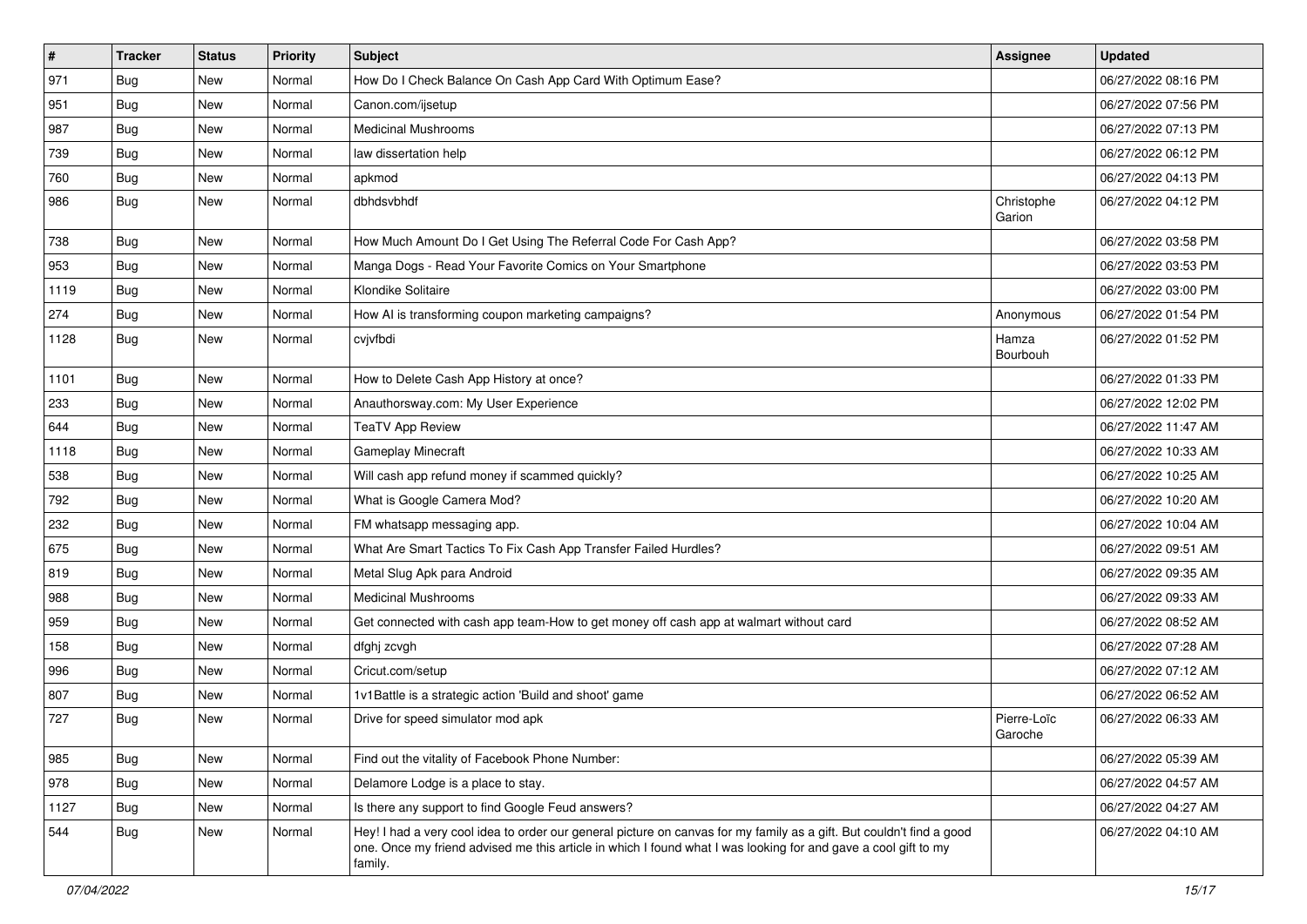| $\vert$ # | <b>Tracker</b> | <b>Status</b> | Priority | <b>Subject</b>                                                             | Assignee             | <b>Updated</b>      |
|-----------|----------------|---------------|----------|----------------------------------------------------------------------------|----------------------|---------------------|
| 596       | <b>Bug</b>     | New           | Normal   | Kids Games                                                                 |                      | 06/27/2022 04:08 AM |
| 966       | <b>Bug</b>     | New           | Normal   | How to Download the Filmes                                                 |                      | 06/27/2022 03:25 AM |
| 468       | Bug            | New           | Normal   | Floor Cleaning Westchester MA                                              |                      | 06/27/2022 02:41 AM |
| 1112      | <b>Bug</b>     | New           | Normal   | What Cash App Policy Says If Random Person Sent Me Money On Cash App?      |                      | 06/27/2022 02:39 AM |
| 1001      | <b>Bug</b>     | <b>New</b>    | Normal   | Venmo Keep Saying Error?                                                   |                      | 06/27/2022 02:20 AM |
| 154       | <b>Bug</b>     | New           | Normal   | fdgyyrut gyrtrw                                                            |                      | 06/27/2022 01:21 AM |
| 758       | Bug            | New           | Normal   | How Do I Study Consistently For Hours?                                     |                      | 06/27/2022 12:49 AM |
| 998       | <b>Bug</b>     | New           | Normal   | Is It Hard to Solve Wordle An                                              |                      | 06/27/2022 12:24 AM |
| 992       | <b>Bug</b>     | New           | Normal   | So vergrößern Sie Ihr Instagram-Profilbild                                 |                      | 06/26/2022 11:29 PM |
| 748       | Bug            | <b>New</b>    | Normal   | Il y a quelques façons d'obtenir des sonneries gratuites pour votre iPhone |                      | 06/26/2022 11:24 PM |
| 962       | <b>Bug</b>     | New           | Normal   | Kostenlose Hörbücher                                                       |                      | 06/26/2022 10:45 PM |
| 938       | <b>Bug</b>     | New           | Normal   | Would you like to have your own ringtone                                   | Christophe<br>Garion | 06/26/2022 09:54 PM |
| 970       | <b>Bug</b>     | New           | Normal   | The Amount Of Time Does Cash App Direct Deposit Time Take?                 |                      | 06/26/2022 07:32 PM |
| 1104      | <b>Bug</b>     | New           | Normal   | Idle game fix bug                                                          |                      | 06/26/2022 06:52 PM |
| 752       | <b>Bug</b>     | New           | Normal   | Plagerism checker                                                          |                      | 06/26/2022 06:33 PM |
| 795       | <b>Bug</b>     | New           | Normal   | Drift Boss - Exciting Race                                                 |                      | 06/26/2022 06:32 PM |
| 1108      | Bug            | <b>New</b>    | Normal   | Six Guns Mod Apk Answers Your Questions                                    |                      | 06/26/2022 06:26 PM |
| 585       | Bug            | New           | Normal   | What is cash app help number?                                              |                      | 06/26/2022 06:21 PM |
| 825       | <b>Bug</b>     | New           | Normal   | Lucky Patcher Download                                                     |                      | 06/26/2022 06:09 PM |
| 1096      | Bug            | New           | Normal   | Race and experience new life.                                              |                      | 06/26/2022 06:07 PM |
| 203       | <b>Bug</b>     | <b>New</b>    | Low      | Airport Taxi Guildford                                                     | Anonymous            | 06/26/2022 06:03 PM |
| 730       | Bug            | New           | Normal   | Canon IJ Network Tool                                                      |                      | 06/26/2022 05:51 PM |
| 152       | <b>Bug</b>     | New           | High     | professional bridal makeup artist                                          | Christophe<br>Garion | 06/26/2022 05:44 PM |
| 974       | Bug            | <b>New</b>    | Normal   | Watch NCAA Football Live Streaming Free                                    |                      | 06/26/2022 05:33 PM |
| 535       | <b>Bug</b>     | New           | Normal   | Getting Tangled Problems When You Try To Apply For Cash App Delete Account | Christophe<br>Garion | 06/26/2022 04:51 PM |
| 1097      | <b>Bug</b>     | New           | Normal   | Race and experience new life.                                              |                      | 06/26/2022 04:22 PM |
| 631       | <b>Bug</b>     | New           | Normal   | How Can I Load Cash App Card at Walmart straight away?                     |                      | 06/26/2022 04:07 PM |
| 961       | <b>Bug</b>     | New           | Normal   | TeaTv is an Android                                                        |                      | 06/26/2022 02:02 PM |
| 754       | Bug            | New           | Normal   | Cómo descargar tonos gratis de teléfono celular                            |                      | 06/26/2022 01:56 PM |
| 144       | Bug            | New           | Normal   | curly bob lace front wigs                                                  |                      | 06/26/2022 01:44 PM |
| 749       | <b>Bug</b>     | New           | Normal   | The Best Bubble Shooter Game for Android                                   |                      | 06/26/2022 12:12 PM |